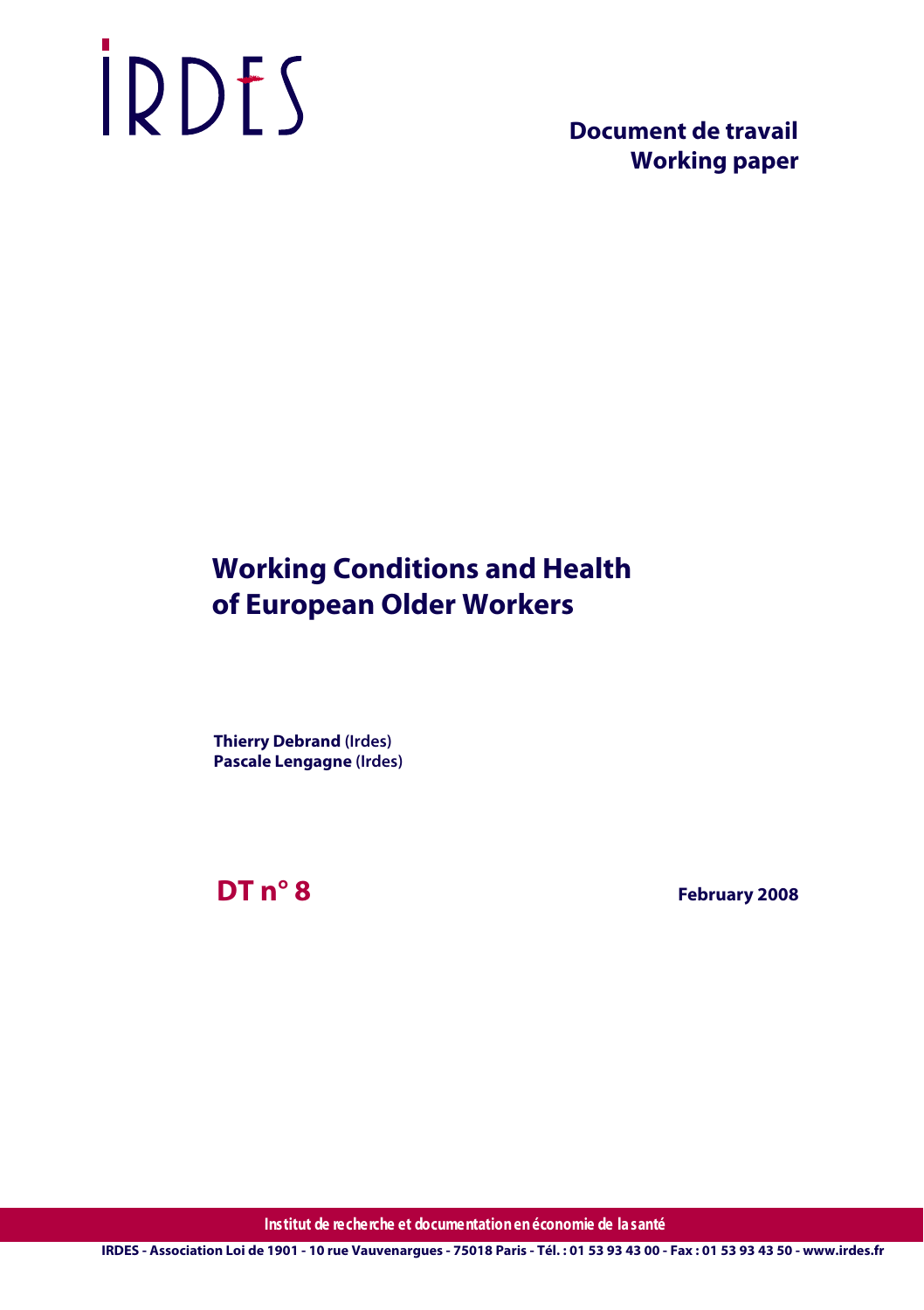# Working Conditions and Health of European Older Workers<sup>★</sup>

Thierry Debrand<sup>\*</sup> (IRDES) and Pascale Lengagne (IRDES)

# **Abstract**

1

Working conditions have greatly evolved in recent decades in developed countries. This evolution has been accompanied with the appearance of new forms of work organisation that may be sources of stress and health risk for older workers. As populations are ageing, these issues are particularly worrying in terms of the health, labour force participation and Social Security expenditure.

This paper focuses on the links between quality of employment and the health of older workers, using the Share 2004 survey. Our research is based on two classical models: the *Demand-Control* model of Karasek and Theorell (1991) and the *Effort-Reward Imbalance* model of Siegrist (1996), which highlight three main dimensions: *Demand* that reflects perceived physical pressure and stress due to a heavy work load; *Control* that refers to decision latitude at work and the possibilities to develop new skills; and *Reward* that corresponds to the feeling of receiving a correct salary relatively to efforts made, of having prospects for personal progress and receiving deserved recognition. These models also take into account the notion of support in difficult situations at work and the feeling of job security.

Our estimations show that the health status of older workers is related to these factors. Fairly low demand levels and a good level of reward are associated with a good health status, for both men and women. Control only influences the health status of women. Lastly, the results reveal the importance on health of a lack of support at work and the feeling of job insecurity; regardless of gender; these two factors are particularly related to the risk of depression. Thus health status and working conditions are important determinants of the labour force participation of older workers.

**JEL code:** I10, J28 **Keywords:** Working conditions, Health, Older Workers

<sup>♣</sup> *This paper uses data from release 2 of SHARE 2004. The SHARE data collection has been primarily funded by the European Commission through the 5th framework programme (project QLK6-CT-2001-00360 in the thematic programme Quality of Life). Additional funding came from the US National Institute on Ageing (U01 AG09740-13S2, P01 AG005842, P01 AG08291, P30 AG12815, Y1-AG-4553-01 and OGHA 04-064. Further support by the European Commission through the 6th framework program (projects SHARE-I3, RII-CT-2006-062193, and COMPARE, CIT5-CT-2005-028857) is gratefully acknowledged. For methodological details see Boersch-Supan and Juerges (2005).*

<sup>♦</sup> *Corresponding author : 10 rue vauvenargues 75018 Paris France, 33 (0)1 53 93 43 28 ; debrand@irdes.fr.*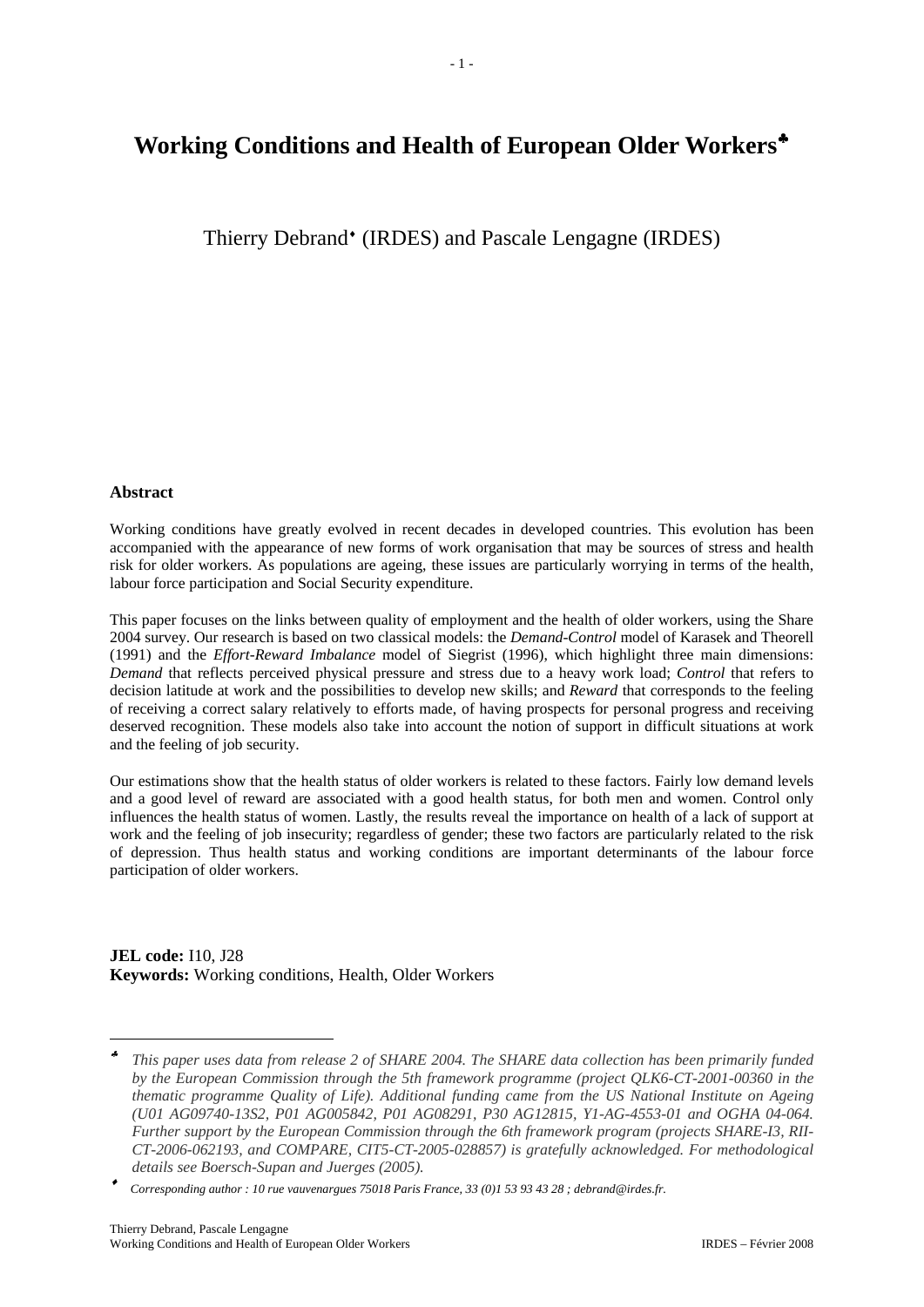During last decades, firms production methods and working conditions have greatly changed in developed countries. Workers are exposed to new demands due to evolutions of the job market, productive processes and relationships between firms: increase of international constraint, use of subcontractors, etc. (Schmidt, 1999, Swinnerton and Wail, 1995). This "new deal" could partly explain the intensification of work (Green and McIntosh, 2001, Wanner, 1999), constraints in terms of work rhythm, greater versatility, etc. In parallel to this transformation of work, health burdens and problems caused by the professional environment are increasing in all sectors of activity. Physical risks at work are growing, although primary sector jobs, which are often associated with heavy physical workloads, are becoming rarer. Psychological problems are also increasing. Stressful work is responsible for a growing number of work-related health problems. And Hamermesh (2001) shows that levels of job satisfaction declined at the ending of 20th century.

Health status and working conditions are important variables that explain early retirement (Lumsdaine and Mitchell, 1999). More particularly, current characteristics of work organisation and resulting forms of stress are to be taken into consideration along with other institutional, financial, contextual or family-related variables. Difficult working conditions that are detrimental to health reduce the productivity of older workers, increase their absenteeism rate and the probability of them losing their jobs, and incite them to leave the employment market as soon as possible (Blanchet and Debrand, 2005). Preserving the health of older workers in the workplace to keep them working as long as possible may be one key to the success of current policies aimed to preserve Social Security systems.

This research is carried out as part of the public debate on postponed retirement age to deal with ageing populations (Gruber and Wise, 1999). In the objective announced at the European Council in Stockholm March  $2001(^1)$ , European countries would like 50% of people aged between 55 and 64 to be in employment by 2010. But, in 2003, the average European employment rate for this age bracket was only 42.3%. To achieve this objective, we need to solve the problem of healthy ageing of older workers.

This study deals with the characteristics of the quality of work as determining factors of the health status of older workers, i.e. 50 years old and over. The influence of working conditions on health has been the subject of many researches in the fields of epidemiology, medicine, sociology, psychology, ergonomics, etc. Usually, these studies distinguish the effects of two forms of work-related stress: physical stress and psychological stress. Our study is based on two models: the model of imbalance between demand and control (*Demand-Control* model, Karasek and Theorell, 1991) and the model of imbalance between demand and reward (*Effort-Reward Imbalance* model, Siegrist, 1996). These two models provide a framework for analysing the effects of psychological stress at work on health status of workers. They involve three main dimensions: *demand* that reflects physically demand and pressure

1

*<sup>1</sup> http://www.consilium.europa.eu*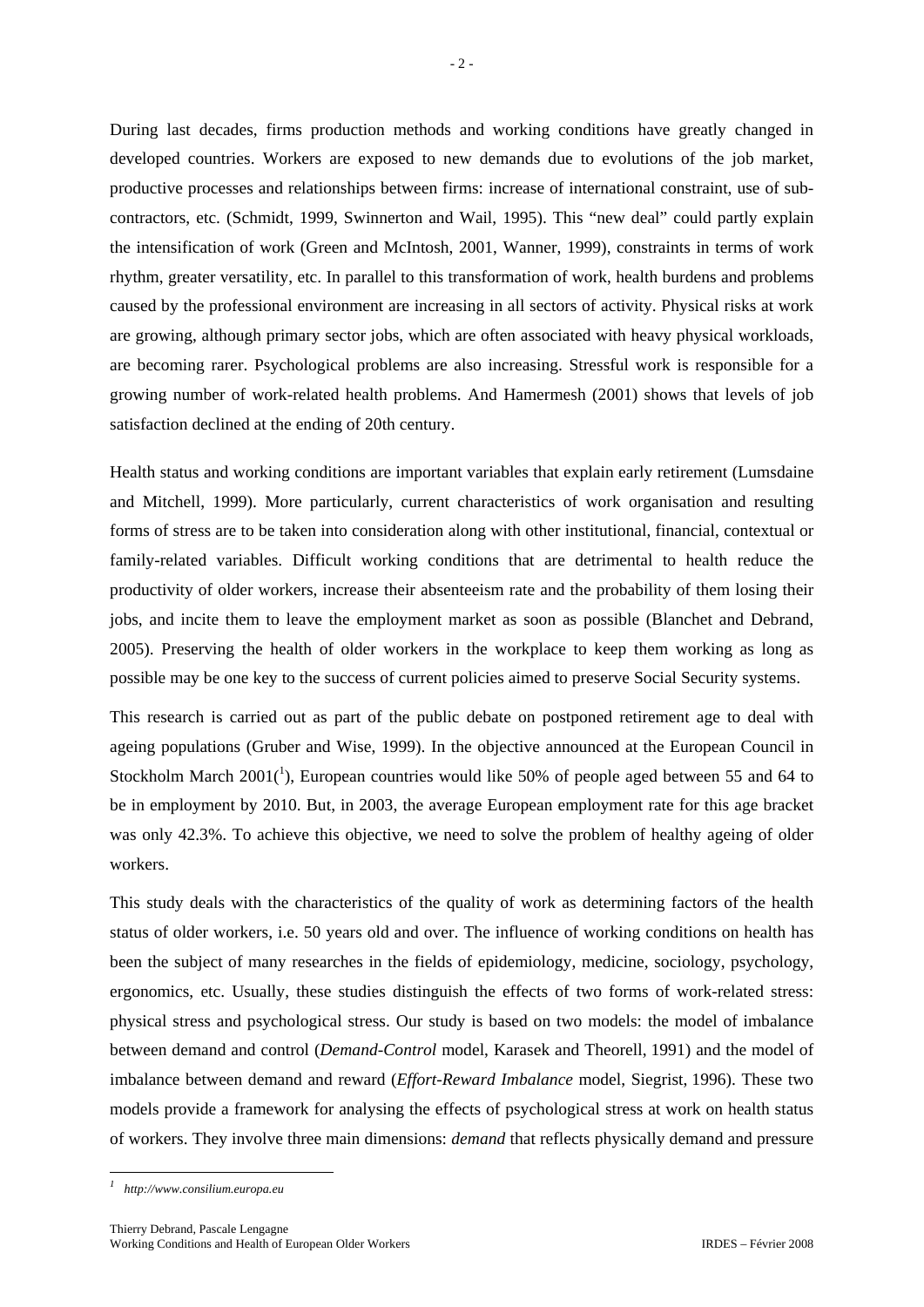due to a heavy workload; *control* that refers to latitude decision and possibilities to develop new skills; and *reward* that corresponds to the feeling of receiving correct salary relatively to the efforts made, of having prospects for personal progress and receiving deserved recognition. These models also take into account the notion of support at work and the feeling of job security. All of these dimensions were included in the *Share* 2004 survey. Our study proceeds as follows. After a review of literature studying the relationship between working conditions and health status (section 1), we describe the dataset derived from the Share survey (section 2). The general purpose of the paper is to examine how the quality of work affects the health of older workers. We use four indicators to describe health status: self-reported health; an indicator of depression based on score Euro-D scale<sup>2</sup>; limitations with activities; and declarations of chronic diseases. We analyse simultaneously the impact of several determinants of work organisation on the four heath indicators (section 3). Our strategy of study consists of three steps. Firstly, we explore the relations between health status and the nine indicators of working conditions that were included in Share data. Secondly, we measure these effects introducing synthetic indicators that reflect the notions of demand, control and reward. Thirdly, we test the model of imbalance between demand and control (demand-control, Karasek and Theorell, 1991) and the model of imbalance between demand and reward (derived from Siegrist, 1996). Last (section 4), we get our result in the economic literature about labour force participation of older workers.

# **1. Related literature**

A look of the economic literature on the relationship between working condition and health reveals that it has two distinct strands, not opposite just parallel. One, it comes from labor economists. Freeman (1978) said that "*subjective variables like job satisfaction which economists traditionally view with suspicion contain useful information for predicting and understanding behavior, but that they also lead to complexities due to their dependency on psychological states*". But afterwards, working conditions have been included in different economic analyses through their impact on the health of individuals (see Faragher, Cass and Cooper (2005) for a large review not only economic). Case and Deaton (2003) question the evolution of health during the life cycle, and the influence of education, employment, income and working conditions on this evolution. They use the intertemporal model of health capital put forward by Grossman (1972), which analyses the health level and deterioration rate during the life cycle. The underlying idea of this representation is that deterioration of health capital is a biological process, but that characteristics related to consumption, healthcare and

1

*<sup>2</sup> The Euro-D module, made up of the 12 items below, aims to identify depression problems. For each respondent, it provides a score between 0 (no risk of depression) and 12 (high risk of depression), by adding up his/her answers to each item. According to Dewey and Prince (2005), an individual with a score above 3 shows a considerable risk of suffering from depression for which therapeutic treatment is necessary. We use this same threshold to characterise the risk of depression.*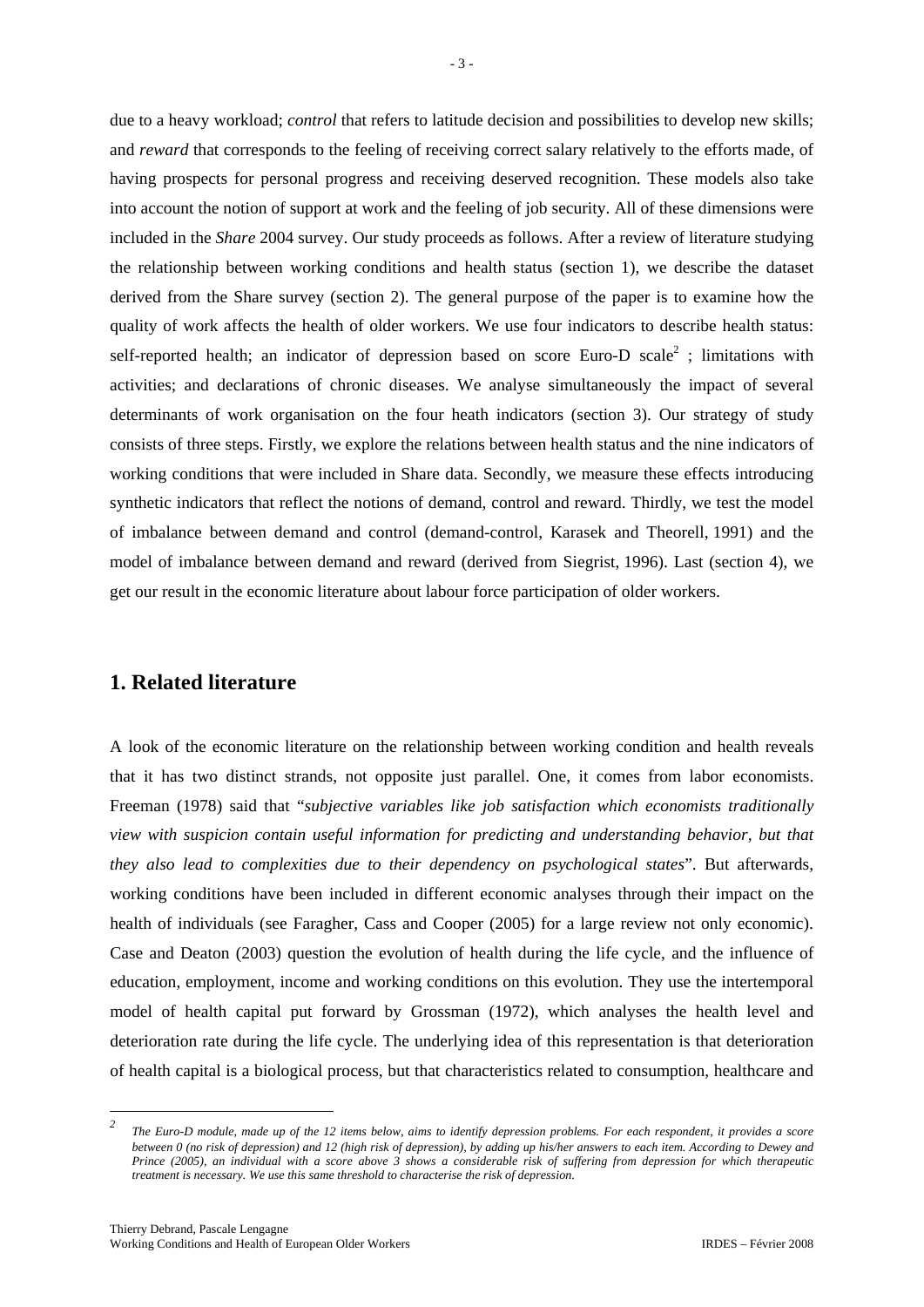more generally living conditions, act on this capital and its deterioration over time. This deterioration can depend on working conditions. In this model, health status is explicitly linked to current and past working conditions. This representation thus puts forward the idea that health status at the end of working life results from current working conditions, as well as all previous working conditions. Working conditions may be considered as exogenous variables in the same way as environmental characteristics in which individuals evolve (quality of water, air, living conditions, etc.). This is one of the hypotheses developed by Murrinen (1982) in his model that generalised Grossman's model. Generally working conditions are economic variables, used to understand individual behaviours; for instance labour force participation (Currie and Madrian, 1999; Blanchet and Debrand, 2008), labor turnover (Clark, Georgellis and Sanfey, 1998; Souza-Poza and Souza-Poza, 2007), wages (Clark and Oswald, 1996)….

Second strand of literature reflects the growing interest in the impact working condition on invidual health status. According to the model of Karasek and Theorell (1991), workplace organisation determines some of the psycho-social characteristics of work, which themselves have an influence on the health of workers. The authors develop the idea that a low level of control combined with a strong demand represents a risk for health. They make the hypothesis of an intrinsic effect of the work organisation on health that is different from the individual's own characteristics. They show, for example, a high prevalence of symptoms of heart disease among people who say they have, both, a low level of control and a high level of demand. Other studies have shown the influence of these factors on the risk of developing heart disease (Bosma *et al*. 1998) or mental illnesses (Stansfeld *et al.,* 1999) and on the self-reported health status (Ostry *et al.*, 2003).

Siegrist's model (1996) takes into account some work characteristics (the fact of having a demanding job or not, of having workload that is more or less heavy, etc.) as well as individual characteristics relating to the level of involvement of a worker and monetary and non-monetary reward that he receives (recognition, progress, satisfaction, etc.). The main idea of this model is that an imbalance between demand and reward exposes workers to high psychological stress, leading in the long term to the appearance of pathologies, such as cardiovascular disease, mental or physical health problems. The notion of effort put forward by Siegrist also covers both the notion of involvement of individuals in their work and the notion of demand defined by Karasek (Niedhammer and Siegrist, 1998). However, the results of our study only consider the notion of demand. Until now, empirical studies that have analysed the effect on health of the ratio between demand and reward have confirmed Siegrist's hypotheses. Thus, the values of this ratio are inversely proportional to the measure of self reported health (Ostry *et al*., 2003; Niedhammer and Siegrist, 1998; Siegrist *et al.*, 2004), with cardiovascular disease (Bosma *et al.*, 1998); Niedhammer and Siegrist, 1998), depression (Pikhart *et al.*, 2004) and chronic diseases (Ostry *et al*., 2003)..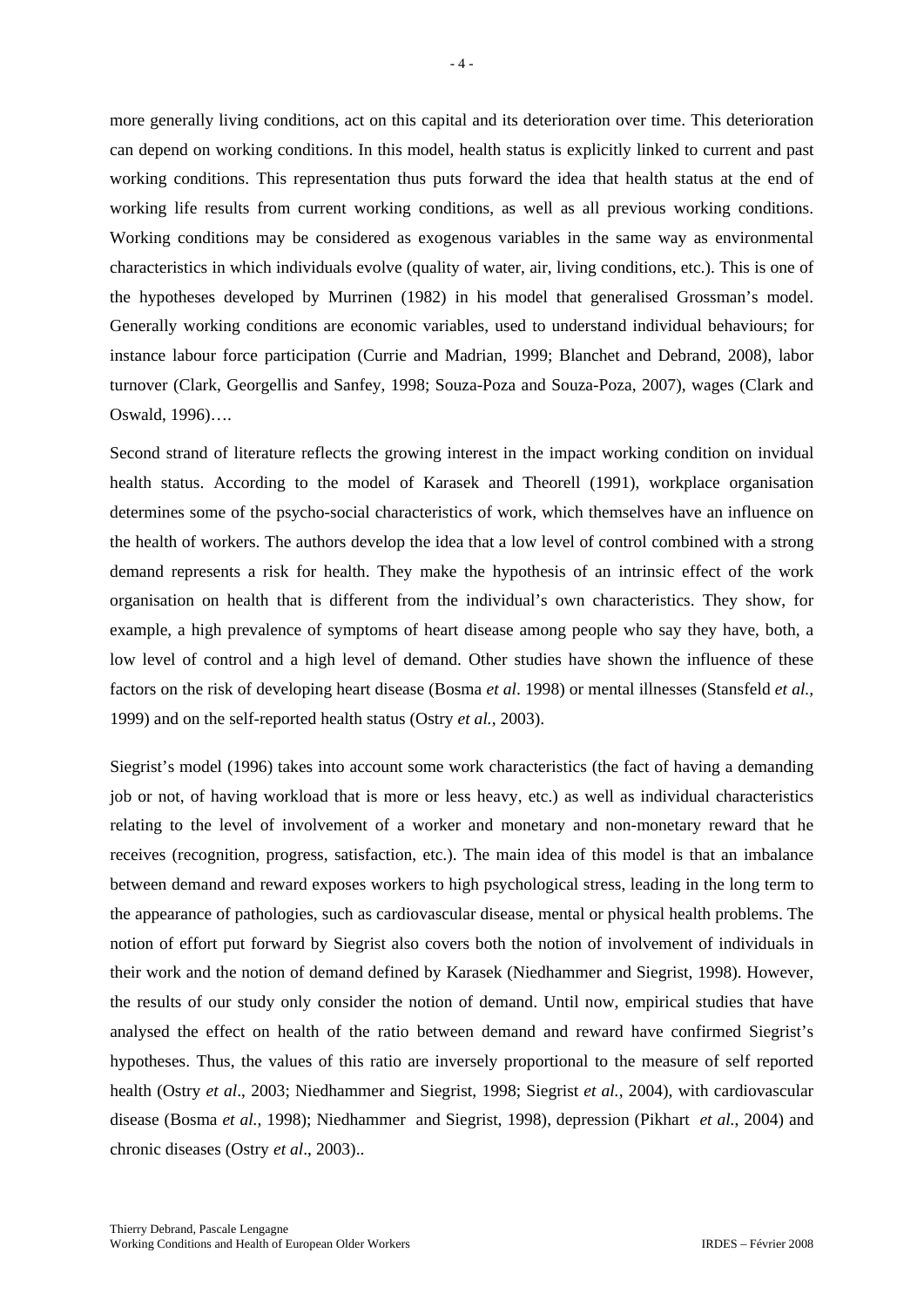Lastly, these two models consider that the risks of deterioration of health increase when these situations of imbalance are combined with lack of support at work or a feeling of job insecurity. However, these factors can play a role in multiplying risks for health in a more general context. Väänänen *et al* (2004) remind that a lack of support at work can play on health in two ways: by a loss of control of the situation and by a direct effect on demand. They show, in particular, that having support at work can enable individuals to face up to a structural change, such as the merging of two companies. In addition, job insecurity is today considered an important source of stress (Ferrie *et al.*, 2005; Ferrie *et al.*, 1998). This is particularly true for the category of older workers for whom the possibility of finding another job, if they lose their job, is low.

For our subject, these analyses recall two important points. On the one hand, the influence of working conditions on health at the end of active life reflects the effects of current and past conditions. On the other hand, there are complex selection phenomena that explain the working conditions of individuals. The answers to this question are complex. It is difficult, for instance, to describe the effects of the intensification of work on health. These effects may be positive, insofar as the intensification may make the work of an individual more interesting and rewarding, but these effects may also be negative when the intensification of work turns into extreme pressure and physically demanding work.

#### **2. Share: a European survey to study the health-work relation for older workers**

**O**ur analysis uses data from the first wave of the *Share* survey: "*Survey on Health Ageing and Retirement in Europe"* (Börsch-Supan *et al.*, 2005), carried out in 2004 among 30,000 people aged 50 and over, living in the following eleven European countries: Austria, Belgium, Denmark, France, Germany, Greece, Italy, the Netherlands, Spain, Sweden and Switzerland. SHARE is inspired by similar experiments in the United States and in the UK: the Health and Retirement Survey (HRS) in the United States, which is in its sixth wave, and the British panel ELSA (English Longitudinal Survey of Ageing). The topics considered within the context of SHARE are of particular interest to the following disciplines: health, psychology, economics and sociology. The data collected include health variables (Self reported health status, physical and cognitive tests, behaviour with regard to health and use of the healthcare system), psychological variables (mental health, well-being, satisfaction), socioeconomic variables (professional status, characteristics of professional activity, retirement age, financial resources, level of income, housing, education) and social support variables (family support, financial transfers, social networks, voluntary work, etc.). For this survey, we retain workers aged from 50 to 65, representing 7,592 people. Around 42% of them are women, but this proportion varies considerably from one country to another: 49% in France and Sweden, 30% in Greece and 39% in Spain. In addition, these workers aged between 50 to 65 years are distributed differently according to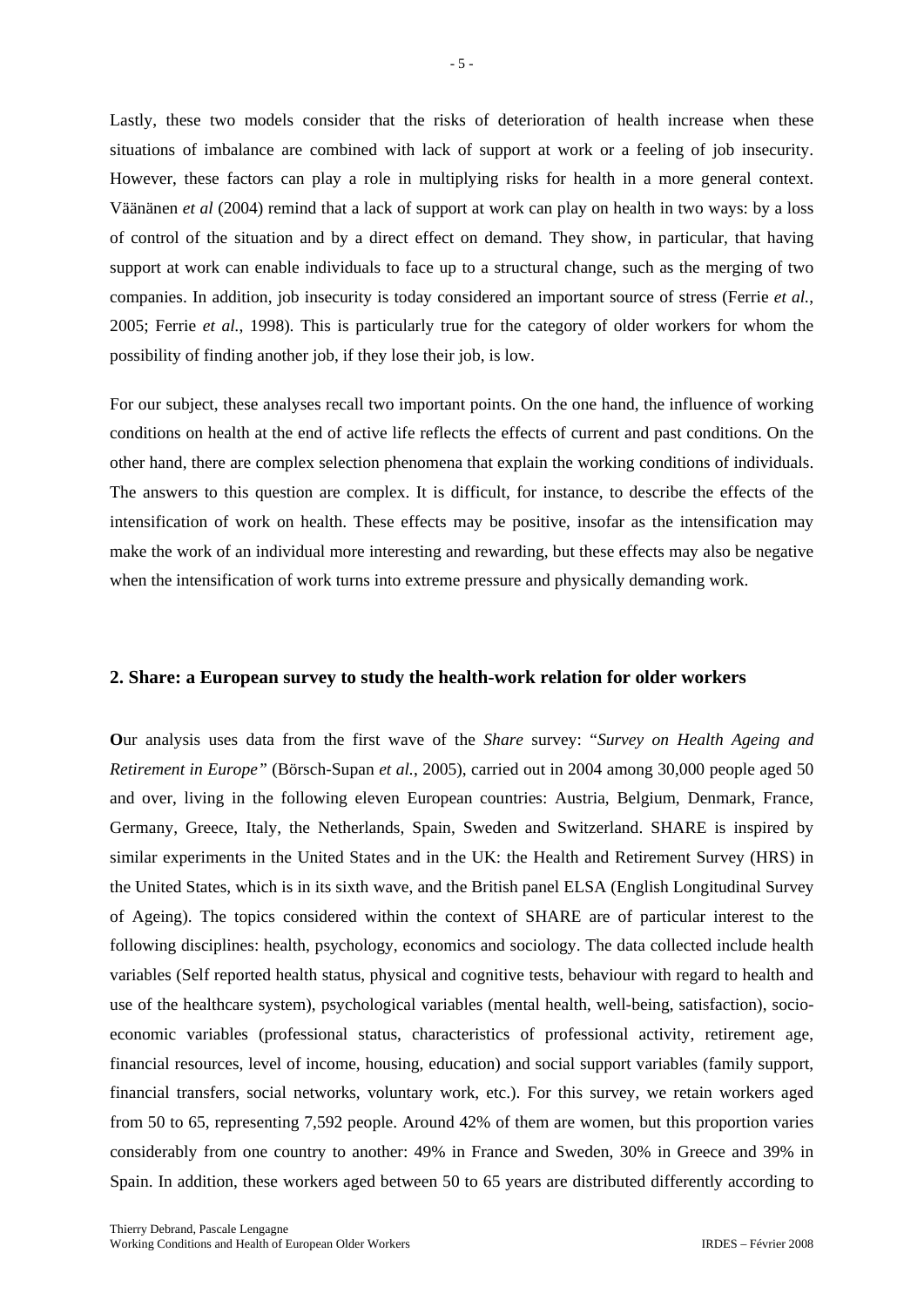age: 6% of Austrians and 5% of French are between 60 and 65 years old, whereas over 20% of Swedes, Swiss and Greek are in this age bracket. These differences between countries reflect differences in job market structure and production activity, that are more or less marked according to the country, as well as heterogeneous institutional contexts (Börsch-Supan 2007, Blanchet and Debrand 2007). It is therefore important to keep these differences between countries in mind when analysing the results of this survey.

For our study, four health indicators, in dichotomous form, were retained: self-reported health indicator; an indicator of depression based on the score Euro- $D<sup>3</sup>$ ; limitations with activities; and declarations of chronic diseases.

The *Share* survey questionnaire contains nine questions on working conditions that are used in the models of Karasek and Theorell (1991) and Siegrist (1996). Each question was answered based on a four-level scale indicating the degree of agreement of the respondents: "strongly agree", "agree", "disagree", or "strongly disagree". This survey distinguishes three main subsets defined as follows: the first examines the notion of demand: "My job is physically demanding", "I am under constant time pressure due to a heavy workload"; the second concerns control: "I have very little freedom to decide how I do my work", "I have an opportunity to develop new skills"; and the third concerns reward: "I receive the recognition I deserve for my work", "Considering all my efforts, my salary is adequate", "My job promotion prospects are poor". In order to obtain three synthetic indicators for each of these sets, we use the method suggested by Siegrist, Knesebeck and Wahrendorf (2005), which consists in adding together the respondents' answers. To take account of links between health and imbalances – between demand and control or reward – two ratios were calculated: the "demand-control" ratio and the "demand-reward" ratio. In addition to these indicators, two other questions were considered. The first concerns support at work: "I receive adequate support in difficult situations"; and the second, job security: "My chances to keep my job are poor".

1

<sup>3</sup>  *The Euro-D module, made up of the 12 items below, is aimed to identify depression problems. For each respondent, it provides a score between 0 (no risk of depression) and 12 (high risk of depression), by adding up his/her answers to each item. According to Dewey and Prince (2005), an individual with a score above 3 shows a considerable risk of suffering from depression for which therapeutic treatment is necessary. We use this same threshold to characterise the risk of depression.*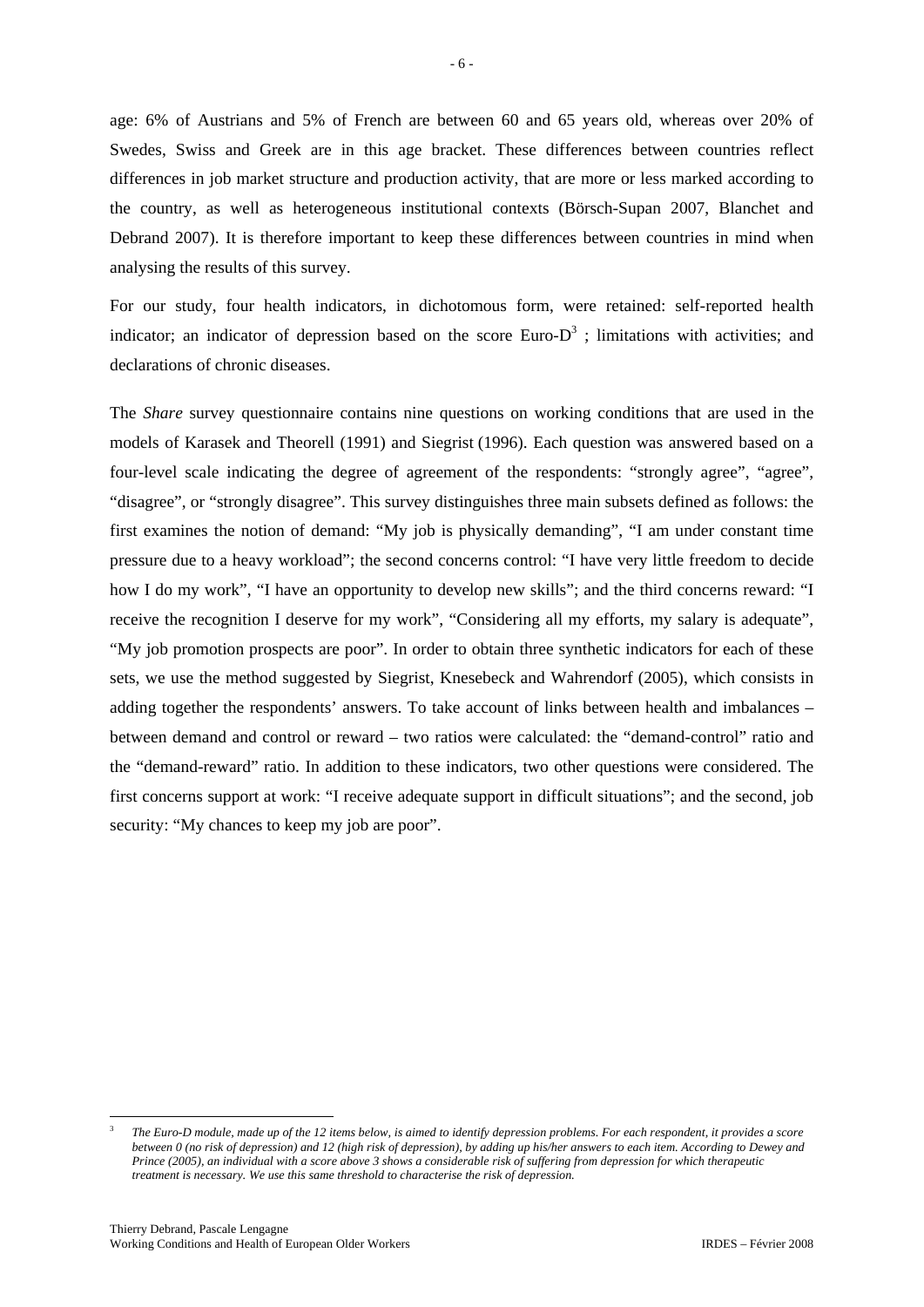| « What do you think about those items? »               | <b>Response</b>  | <b>Score</b>   |
|--------------------------------------------------------|------------------|----------------|
| Q1: "My work is physically demanding"                  | Totally agree    | 4              |
|                                                        | Agree            | 3              |
|                                                        | Disagree         | $\overline{c}$ |
|                                                        | Totally disagree | 1              |
| Q2: "I am constantly under pressure because of a       | Totally agree    | $\overline{4}$ |
| heavy workload"                                        | Agree            | 3              |
|                                                        | Disagree         | $\overline{c}$ |
|                                                        | Totally disagree | 1              |
| Q3: I have little freedom to decide how to do my work" | Totally agree    | 1              |
|                                                        | Agree            | $\overline{c}$ |
|                                                        | Disagree         | 3              |
|                                                        | Totally disagree | $\overline{4}$ |
| Q4: "I have the opportunity to develop new skills"     | Totally agree    | $\overline{4}$ |
|                                                        | Agree            | 3              |
|                                                        | Disagree         | $\overline{c}$ |
|                                                        | Totally disagree | 1              |
| Q5: "I receive the recognition I deserve for my work"  | Totally agree    | $\overline{4}$ |
|                                                        | Agree            | 3              |
|                                                        | Disagree         | $\overline{c}$ |
|                                                        | Totally disagree | 1              |
| Q6: "Taking into account the psychological demand      | Totally agree    | $\overline{4}$ |
| expended, my salary is correct"                        | Agree            | 3              |
|                                                        | Disagree         | $\overline{c}$ |
|                                                        | Totally disagree | 1              |
| Q7: "My prospects of promotion/personal advancement    | Totally agree    | 1              |
| are not good"                                          | Agree            | $\overline{c}$ |
|                                                        | Disagree         | 3              |
|                                                        | Totally disagree | $\overline{4}$ |
| Q8: I receive appropriate recognition in difficult     | Totally agree    | 1              |
| circumstances at work"                                 | Agree            | $\overline{c}$ |
|                                                        | Disagree         | 3              |
|                                                        | Totally disagree | $\overline{4}$ |
| Q9: "My chances of keeping my job are not good"        | Totally agree    | $\overline{4}$ |
|                                                        | Agree            | 3              |
|                                                        | Disagree         | $\overline{c}$ |
|                                                        | Totally disagree | 1              |

Using the responses to those nine propositions, further scores have been established:

The synthetic indicators used in this study derive from those nine scores. They have been calculated as the following way:

| <b>Synthetic indicators</b> | Continuous form:                                                                     | classes :                                                                                                                                                                                                                       |
|-----------------------------|--------------------------------------------------------------------------------------|---------------------------------------------------------------------------------------------------------------------------------------------------------------------------------------------------------------------------------|
| Synthetic indicators        |                                                                                      |                                                                                                                                                                                                                                 |
| Demand                      | $=$ Score (Q1) + Score (O2)                                                          | $6 < :$ low : $[6 : 7] :$ middle : $7 \ge :$ high                                                                                                                                                                               |
| Control                     | $=$ Score (O3) + Score (O4)                                                          | $7 < :$ low : [7 : 8] : middle : $8 \ge :$ high                                                                                                                                                                                 |
| Reward                      | $=$ Score (Q5) + Score (Q6) + Score (Q7)                                             | $8 < :$ low : [8 : 9] : middle : 9 $\ge$ : high                                                                                                                                                                                 |
| Ratio                       |                                                                                      |                                                                                                                                                                                                                                 |
| « Demand./Control »         | $= 10*(Score (O1) + Score (O2))/$<br>$(Score (O3) + Score (O4))$                     | $7.5 < :$ low : [7.5 : 8.8] : moven : 8.8 $\ge$ : fort                                                                                                                                                                          |
| « Damand/Reward »           | $=(3/2)^*10^*(Score (O1) + Score (O2))/$<br>$(Score (O5) + Score (O6) + Score (O7))$ | $9.0 <$ : low ; [9.0 ; 11] : moyen ; 11.0 \rightarrow : 10.0 \rightarrow : 11.0 \rightarrow : 11.0 \rightarrow : 10.0 \rightarrow : 11.0 \rightarrow : 10.0 \rightarrow : 11.0 \rightarrow : 10.0 \rightarrow : 10.0 \rightarro |
| Support at work             | $=$ Score (O8)                                                                       | $[1;2]$ : Support at work ; [3,4]: no support                                                                                                                                                                                   |
| Job insecurity              | $=$ Score (O9)                                                                       | $[1;2]$ : Job security ; $[3,4]$ : insecurity                                                                                                                                                                                   |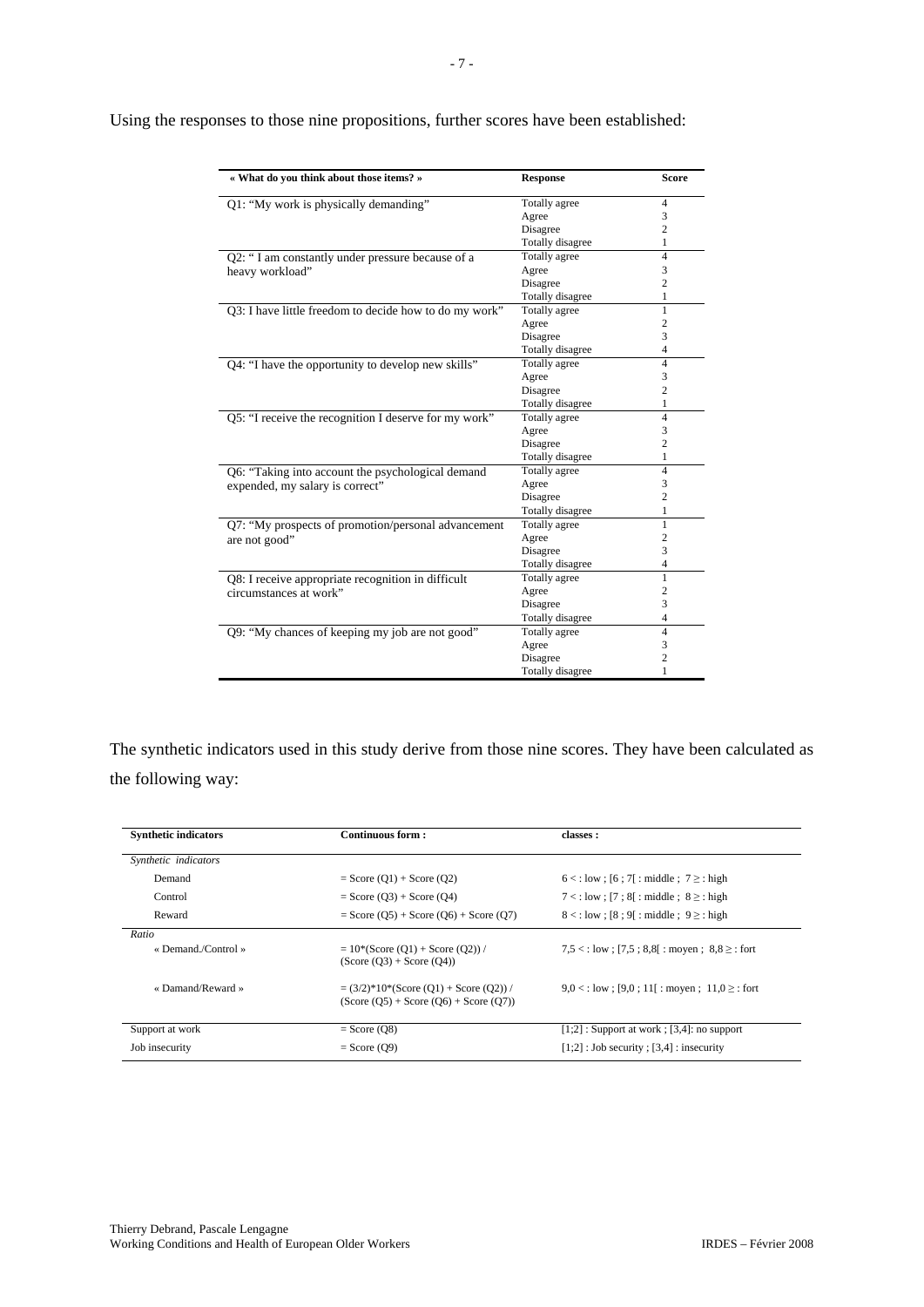#### **2.1. European workers are not equal in terms of health and work-related stress**

Self-reported health status of older workers varies largely according to country: 73,3% of Italians consider themselves to be in good health, compared to 91,3% of Swiss, 85,9% of Danish and 86,8% of Greeks (see table 1) (for more details see Mackenbach *et al*., 2005). The proportion of older workers who do not suffer from a chronic disease or do not declare to have limitations with activities also varies widely from one country to the next. The results concerning the risk of depression are more homogenous: in seven out of the ten countries, the proportion of individuals who do not present a risk of depression is between 85% and 88%; this proportion is relatively lower in France (74,2%), Italy (75,5%), Spain (79,4%) and Belguim (79,6%). Other surveys that are based on the full sample of the *Share* survey (Borsch-Supan *et al.,* 2005) or on other European surveys, confirm this heterogeneity between countries that cannot be explained by objective health status alone. These works often show that declarations of health status follow a North-South divide: individuals from the North of Europe consider themselves to be in good health more often than those living in the South, even though life expectancies follow a reverse trend. Other explanations, such as differences in education level, background, social protection systems, and culture are often put forward to explain these differences.

## $<<$  Tab. 1>>

Working conditions indicators also follow a North-South divide (Siegrist, Knesebeck and Wahrendorf*.*, 2005). Three groups of countries can be identified. Older workers living in Sweden, Denmark, the Netherlands and Switzerland declare having more satisfactory working conditions: a higher level of control, less demand, better reward and lower demand-control and demand-reward ratios. Inversely, Italians and Greeks declare having less favourable working conditions for all of these indicators. The other countries are situated in the middle. Once again, it is difficult to interpret these differences. The characteristics of older workers differ largely from one country to another in terms of composition by age and sex and also in terms of socio-economical and cultural characteristics.

#### **2.2. Working is good for health…but poor working conditions are linked to a bad health**

Eight older workers out of ten are in good health: 80% consider themselves to be in good health; 82% show no risk of depression; 77% declare they are not limited by their health to carry out their job; lastly, 78% declare they are not suffering from any chronic disease. These proportions are higher than those observed in the population aged 50 to 65 years old not in employment (respectively: 57%, 72%, 56% and 58%) (see fig. 1). Thus, on average, older workers declare themselves to be in a better health status than those who do not work.

 $<<$  Fig. 1>>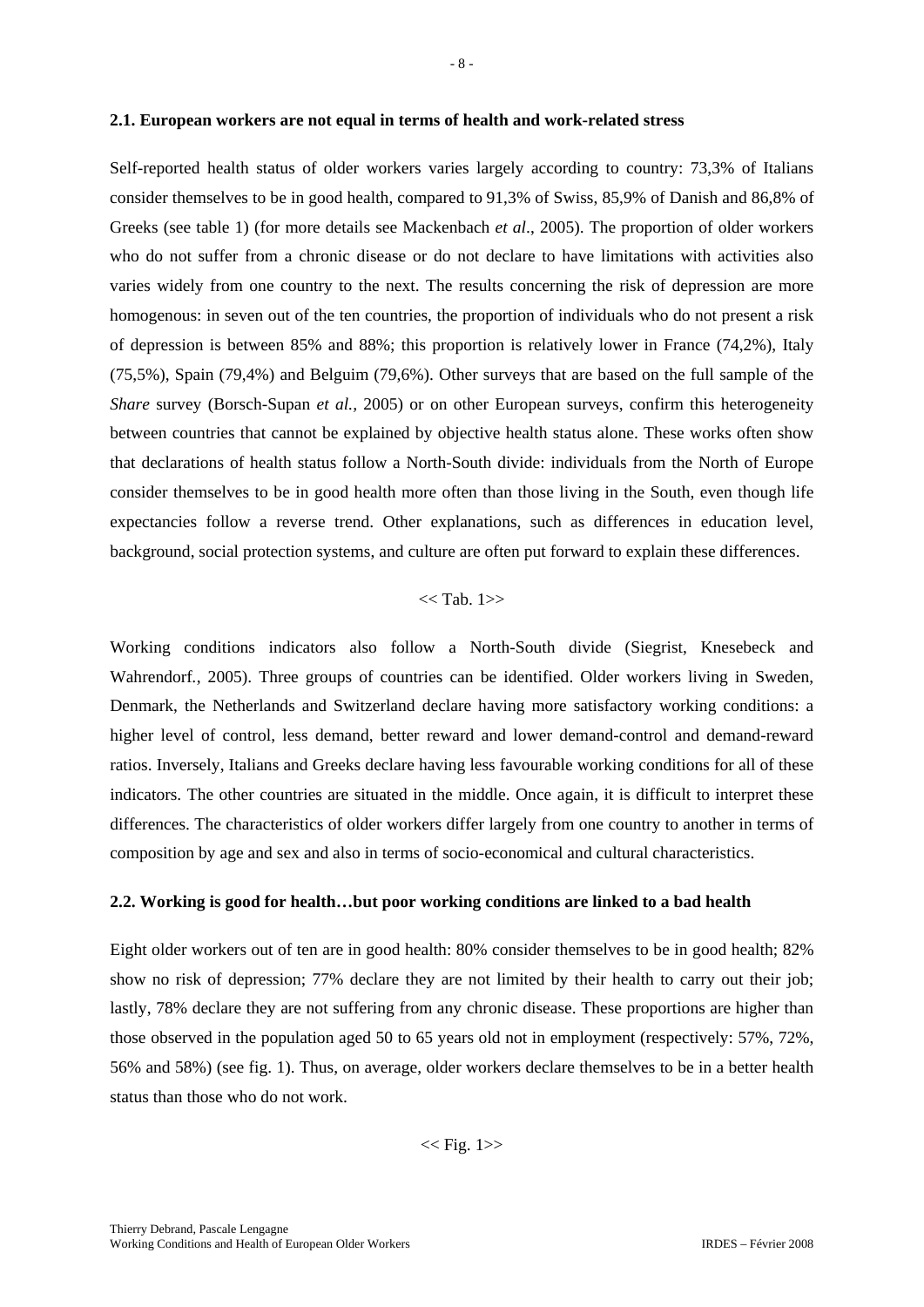This leads us to make a first comment on our results: the estimations of links between health and the working conditions are subject to a selection bias according to which a poor health status reduces the probability to be in employment (healthy worker effect). These results may also be affected by selection phenomena within the population of older workers itself. They choose jobs that do not affect their health. They can also be selected by companies based on criteria related to their health status or their capacity to adapt to demanding jobs from a physical or psychological point of view. Some firms develop strategies to oust older worker in poor health by adopting forms of work organisation to which they cannot adapt. All of this reverts back to the different ways on selection-exclusion phenomena in the relation between health and work at the end of one's active life. These selection mechanisms tend to underestimate the effects obtained in our analysis. In fact, phenomena to exclude workers in poorer health or to make a selection in terms of jobs tend to minimise the influence of quality of work on the health of older workers.

The analysis reveals two phenomena (see table 2). First, the dimension with the greatest variation in number of people in good health, for both men and women, is reward. Second, working conditions are more associated with the health status of women than with that of men, particularly in terms of depression. We note in particular for men a 13 points difference related to level of reward, from low to high. The proportion of men who do not report risks of depression evolves from 80% to 93%. For women, the difference is about 24 points: the proportion of women who do not report risks of depression evolves from 57% to 81%. Control is the dimension that seems to be less linked to the health status of older workers. In addition, they are in a better health status when they receive adequate support in difficult situations and when they have a feeling of job security. These two different elements of older workers are particularly associated with a lower risk of depression.

# $<<$  Tab. 2>>

These initial results show up the following two relations. Firstly, older workers are on average healthier than those who do not work and secondly, the health of those who work is poorer when their working conditions are negative. It is difficult to anticipate the links between health and work, due particularly to two opposing effects (Strauss and Thomas, 1998): on the one hand, poor health leads to early departure from the job market and on the other hand, difficult working conditions change one's health status, particularly at the end of one's active life.

Moreover, as the women interviewed have not the same type of work and have not the same levels of wages as the men, and not the same declarations in terms of health, we propose to analyse their behaviour separately. These differences can be found in the observation of health indicators and working condition indicators. In comparison to men, women declare, on average, a lower level of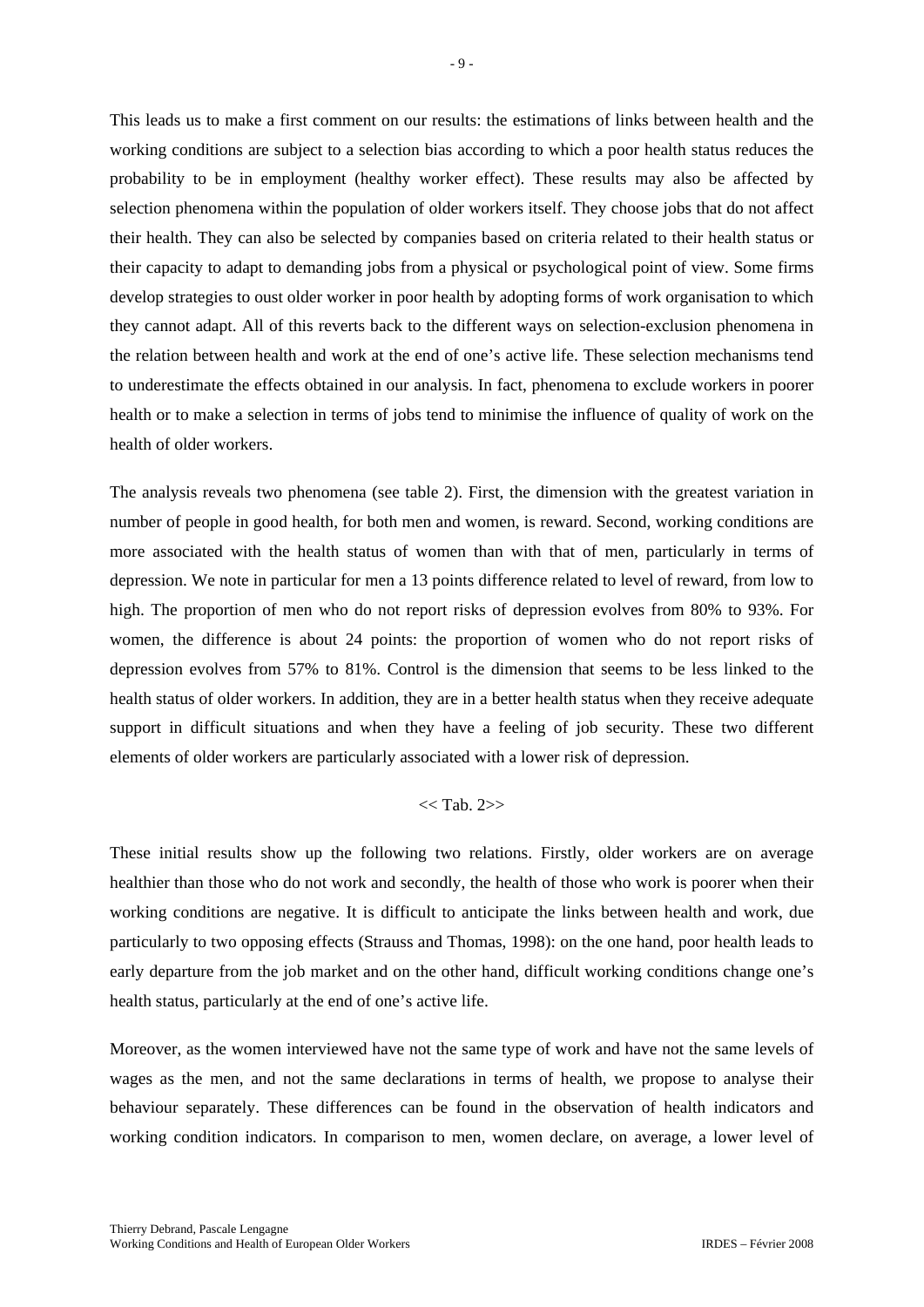control, lower demand, and lower reward and, thus, they have lower "demand-control" and "demandreward" ratios. They are also more often concerned by job insecurity and lack of support at work.

 $-10-$ 

#### **3. Work characteristics and health status of older workers: a** *ceteris paribus* **analysis**

#### **3.1. Econometric method**

The relationships between health indicators and working conditions are considered within the framework of a system of four equations. Health status is measured by four dichotomous variables representing successively self-reported health  $(y_1)$ , risk of depression  $(y_2)$ , limitations with activities  $(y_3)$  and declarations of chronic diseases  $(y_4)$ . These health variables are represented in the following way:

$$
y_i = \begin{cases} 1 \text{ (good "health" status)} & \text{if} \\ 0 \text{ (poor "health" status)} & \text{if} \end{cases} \qquad y_i^* > 0, \qquad \forall i = 1,...4
$$

 $(y_i^*)$  are the four corresponding latent variables.

In our model, these variables are explained by a set of working conditions of older workers, named *Z*, and a set of control variables, named *X*. The latter include individual characteristics (age, level of study, marital status, country, health status of partner in a couple), employment characteristics of respondents (public or private sector, responsibilities) and their risk behaviours (body mass index, tobacco consumption).

The system of equations describing these relations is written:

$$
\begin{cases}\ny_1^* = \alpha_1 X + \omega_1 f(Z) + \mu_1 \\
y_2^* = \alpha_2 X + \omega_2 f(Z) + \mu_2 \\
y_3^* = \alpha_3 X + \omega_3 f(Z) + \mu_3 \\
y_4^* = \alpha_4 X + \omega_4 f(Z) + \mu_4\n\end{cases}
$$

The function *f(.)* represents a transformation of vector *Z.* We have used this vector in different ways (see results of the *ceteris paribus* analysis). In this system,  $(\mu_1, \mu_2, \mu_3, \mu_4)$  is a vector of four disturbances distributed according to a multivariate standard normal distribution and a variancecovariance matrix  $corr(\mu_1, \mu_2, \mu_3, \mu_4)$ :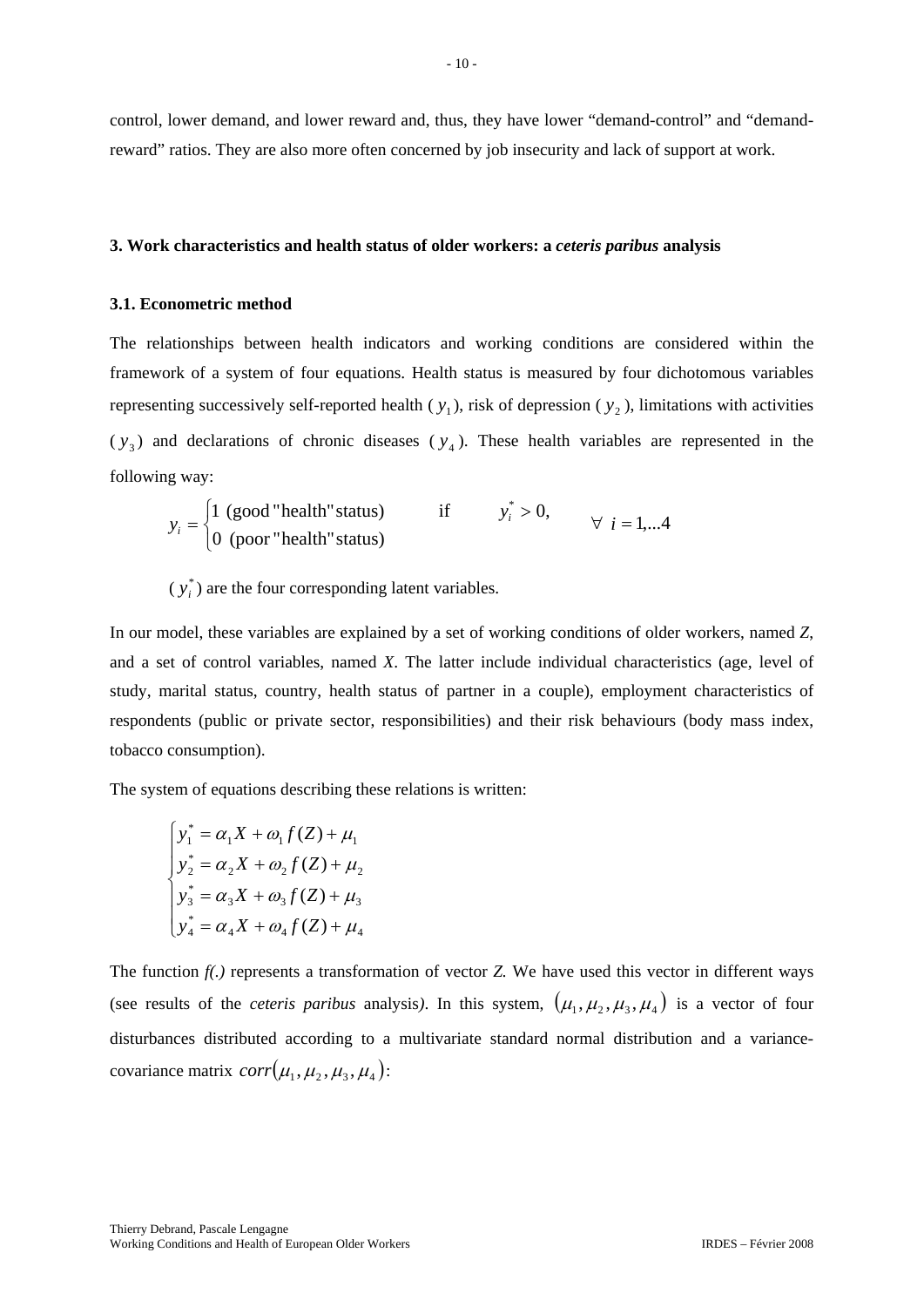$$
corr(\mu_1, \mu_2, \mu_3, \mu_4) = \begin{bmatrix} 1 & \rho_{12} & \rho_{13} & \rho_{14} \\ \rho_{12} & 1 & \rho_{23} & \rho_{24} \\ \rho_{13} & \rho_{23} & 1 & \rho_{34} \\ \rho_{14} & \rho_{24} & \rho_{34} & 1 \end{bmatrix}
$$

This multivariate model is an extension of the simple dichotomous model to a system made up of four equations, the dependent variables of which are dichotomous. It is estimated by maximum likelihood based on the G-H-K simulator for normal multivariate distributions, a method developed by Geweke, Hajivassiliou and Keane (Hajivassiliou, 1993). The model supposes that the residual values  $(\mu_1, \mu_2, \mu_3, \mu_4)$  are potentially correlated, which makes it possible to test the hypothesis of the existence of unobserved heterogeneity. Our estimations confirm this hypothesis.

This heterogeneity may be partly due to the existence of omitted variables linked to the different dimensions of health status and to working conditions. These variables may be working conditions not observed in the *Share* 2004 survey, such as untypical working hours, exposure to toxic products, manual work, etc. In order to assess the importance of this type of bias, we have estimated several models in which the variables relating to working conditions have been made endogenous. Those models show that the results of our simultaneous system are a potentially overestimate the relationships between Y and Z. Moreover, we have also estimated each equation as part of Heckman's model in order to assess the importance of selection effects between individuals in employment and individuals not in employment. The results of these estimations have not enabled us to prove such a selection process. Almost all of the independence tests that we calculated have not shown significant correlation between the residual values of the equation of interest (health variables) and the equation of selection (to be or not in employment).

#### **3.2. The health of older workers is related to different work components**

Using this econometric model, we realize our analysis into three steps. In the first stage, the nine working condition indicators are introduced as variables that influence health status. The second stage involves measuring the effects on health of three summary indicators that reflect the notions of demand, control and reward. The third step examines the hypothesis according to which organisational risks are rooted in the imbalance of these dimensions with two ratio: demand-control and demandreward.

The correlations between health and working conditions indicators, obtained at each step, can be interpreted in many ways. Beyond the effect of working conditions on health, they can also reflect an effect of health on working conditions, in other words, the idea that health status of individuals influences their way of perceiving their working conditions. The worse the health of an individual, the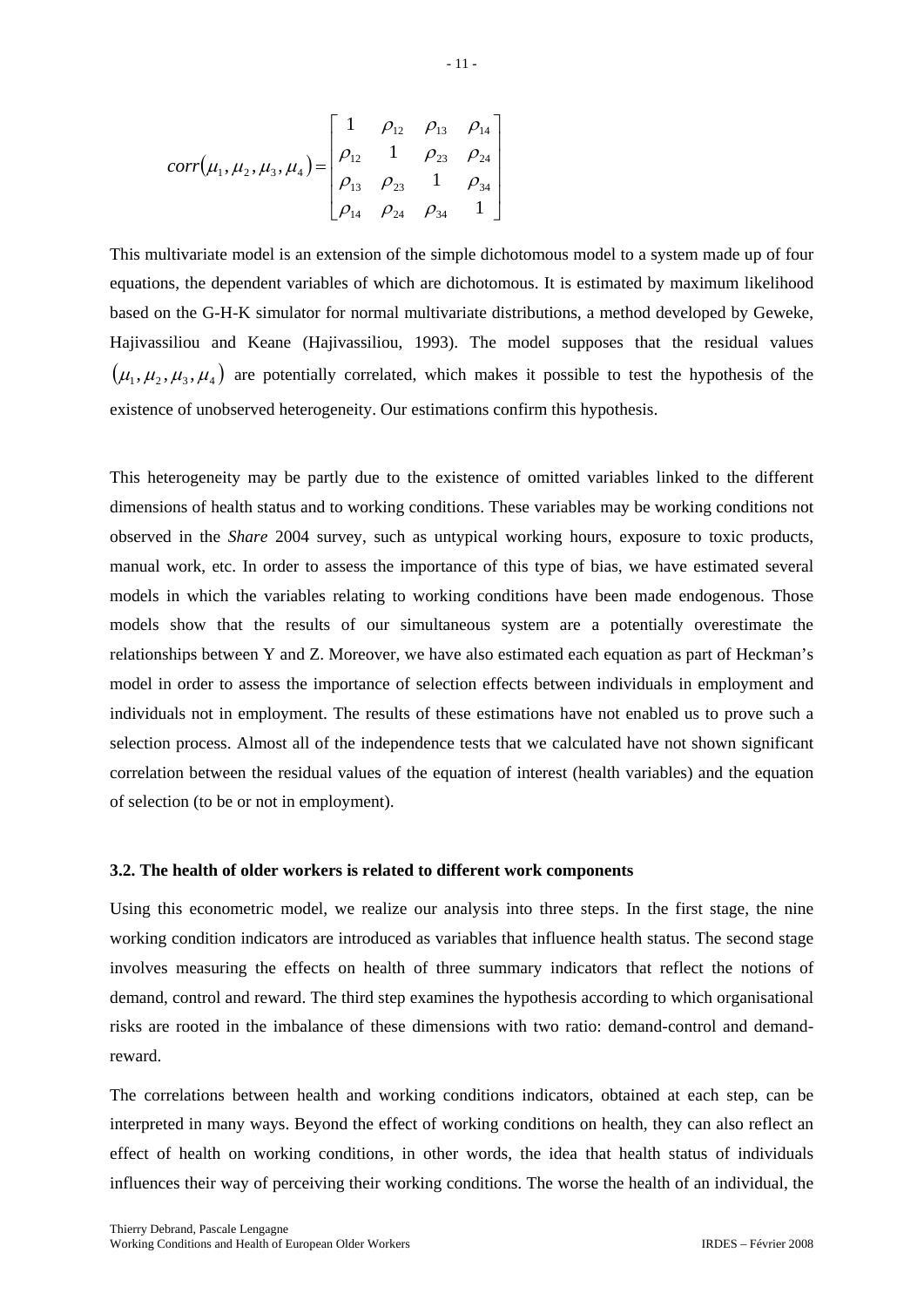more his working conditions appear difficult to him; inversely, the better the health of an individual, the better his working conditions appear to him. These correlations may also cover a personality effect: an individual with a "negative" personality, Watson and Pennebaker (1989) say negative affectivity, will report a poor health status and poor working conditions, and inversely for a "positive" individual. They assume that "*self-report measures of stress and health both contain a significant negative affectivity component, correlations between such measures likely overestimate the true association between stress and health*".

In the first step, we observe the relations between health status and the nine working conditions indicators. Ceteris paribus<sup>4</sup>, men more often consider themselves to be in poor health if they consider that their work is physically demanding, if they estimate that their wage is too low relatively to their efforts, and if they have few prospects for personal advancement (see table 3). However, women consider themselves more often to be in poor health if they are constantly exposed to heavy workload, if they estimate that their wage is too low in relation to their efforts, or if they have little chance to keep their job. For both men and women, the risk of depression is correlated with the feeling of a constant exposure to heavy workload, not receiving adequate recognition, lack of support at work and the feeling of job insecurity. For women, this risk is higher when they consider their wage to be too low relatively to their efforts. Limitations with activities are more frequent for men and women who consider their wage is too low in relation to their efforts. These difficulties also concern women who declare to have a physically demanding work, to be under constant pressure, who have poor job advancement prospects and who lack of support. Lastly, chronic diseases are more frequent in men who consider that their wage is too low relatively to their efforts.

# $<<$  Tab. 3>>

The health of older workers appears to be strongly linked to the work elements retained for this analysis, except for those relating to decision latitude (having little freedom to decide how one does one's work and little opportunity to develop new skills). Relationships between health status and an inadequate wage, the absence of prospects for job advancement, lack of support in difficult situations and job insecurity are the most significant.

In the second step, we set up our model introducing the three synthetic indicators Demand control, reward. The evaluation of the relations between health and the three summary indicators (see annex 1) shows that the dimension which has the biggest influence on the health status of older workers is

1

*<sup>4</sup> The analysis controls the effects of the following individual characteristics: age, level of education, marital status, country, partner's health status, employment characteristics of respondents (public or private sector, responsibilities) and their risk behaviours (body mass index, tobacco consumption). For these control variables, the estimated correlations show a number of classic results: age, body mass*  index and tobacco consumption are generally linked to a less favourable health status, whereas a high level of education, the fact of *having responsibilities at work or working independently, the fact of living as a couple and having a partner in good health are associated with a good health status. Differences in health status are considerable between countries. These results are solid, whatever the form of the function f specifying, for each step of the analysis, the effects of the work-related stress variables on health.*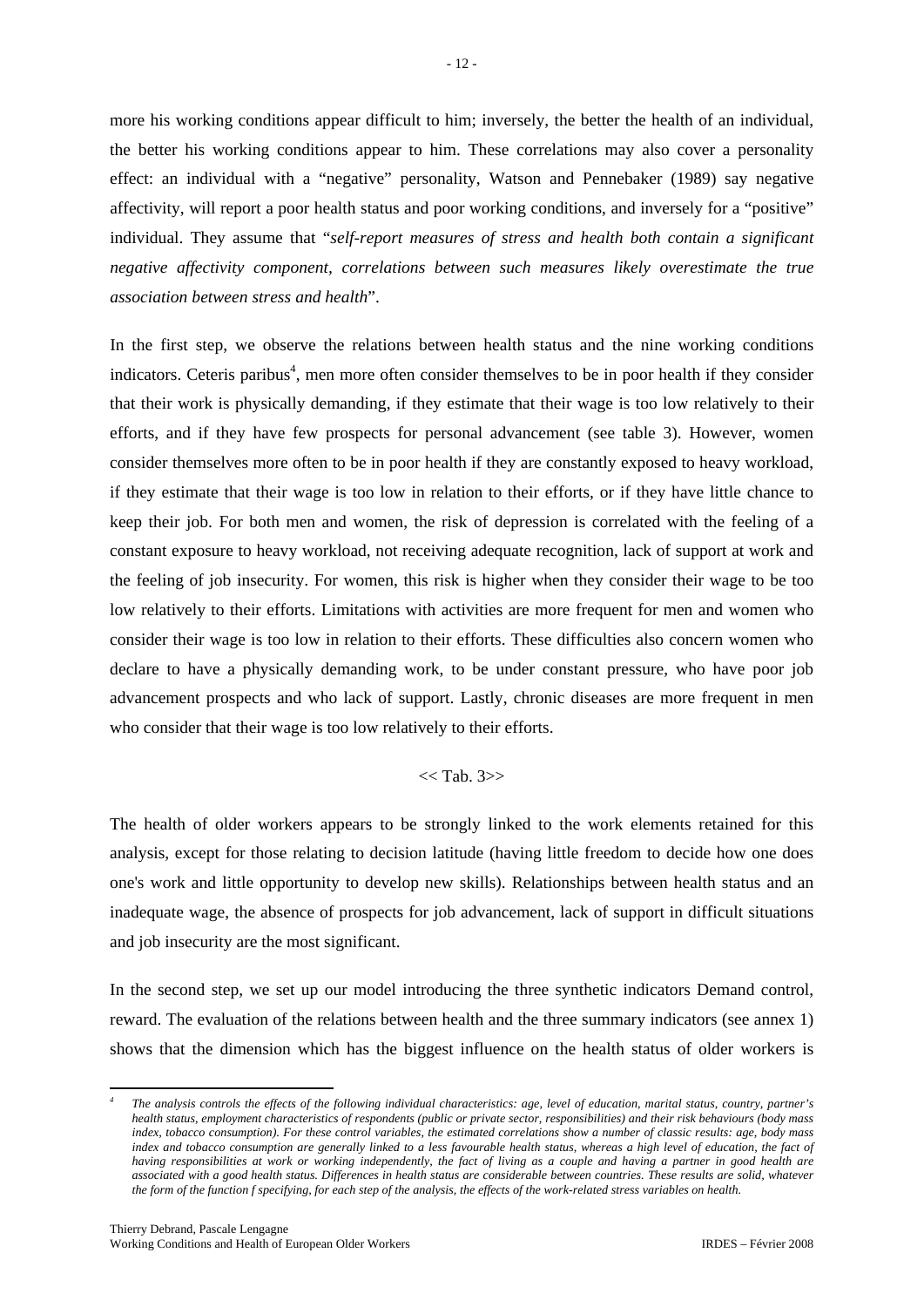reward (see table 4).Demand and lack of control tend to have a greater influence on women's health than on men's health. Women who are exposed to few demand, compared to those who are greatly subjected to demand, are more likely to consider themselves in good health, to declare no limitations with activities and to have no risk of depression. For men, these situations are only associated with self-reported health status. In addition, women who have high levels of control in their job, compared to those with a low level, are more likely to consider themselves in good health and to show no risk of depression. For men, control is only related to a good self-reported health.

#### $<<$  Tab. 4>>

In a third stage, our analysis looks at the effects of the imbalances suggested by Karasek and Theorell (1991) and by Siegrist (1996). Concerning the first imbalance, the results show that older workers who are not affected by situations combining high demand and low control are in a better health status than those who are in such a situation (see table 5). According to Karasek and Theorell (1991), the working conditions determine some of the psycho-social characteristics of work and these characteristics influence the health status of older workers. In this model, a low level of control associated with demand represents a risk for health. With our estimations, the older workers are more likely to declare they have no limitations with activities, regardless of their gender. For men, the probability of considering themselves to be in good health also increases. For women, the probability to have no risks of depression increases. Thus, we confirm the results of Bosma *et al*. 1998 Stansfeld *et al.,* 1999 and Ostry *et al.*, 2003. The results also confirm the hypothesis relating to the second imbalance. Older workers who are not in situations where there is an imbalance between demand and reward are in a better health status than those who are in such situations (see table 6). In our estimation we take the same determinants as in Siegrist's model (1996): the fact of having a demanding job or not, of having a workload that is more or less heavy, etc. and individual characteristics relating to the level of involvement of an employee in his work and monetary and non-monetary reward (recognition, progress, satisfaction, etc.). Whatever the gender, this shows into a higher probability of considering oneself to be in good health, not showing risks of depression and declaring no limitations with activities. The probability of not suffering from any chronic disease also increases, but only for women.

# $<<$  Tab. 4>>  $<<$  Tab. 5>>

With the Share database, these two models show that the deterioration of health status increases when the working conditions are imbalanced. Moreover this situation can be worsening if they are combined with lack of support at work or a feeling of job insecurity. However, whatever the form of the indicators of work organisation retained (the nine working condition indicators, the three summary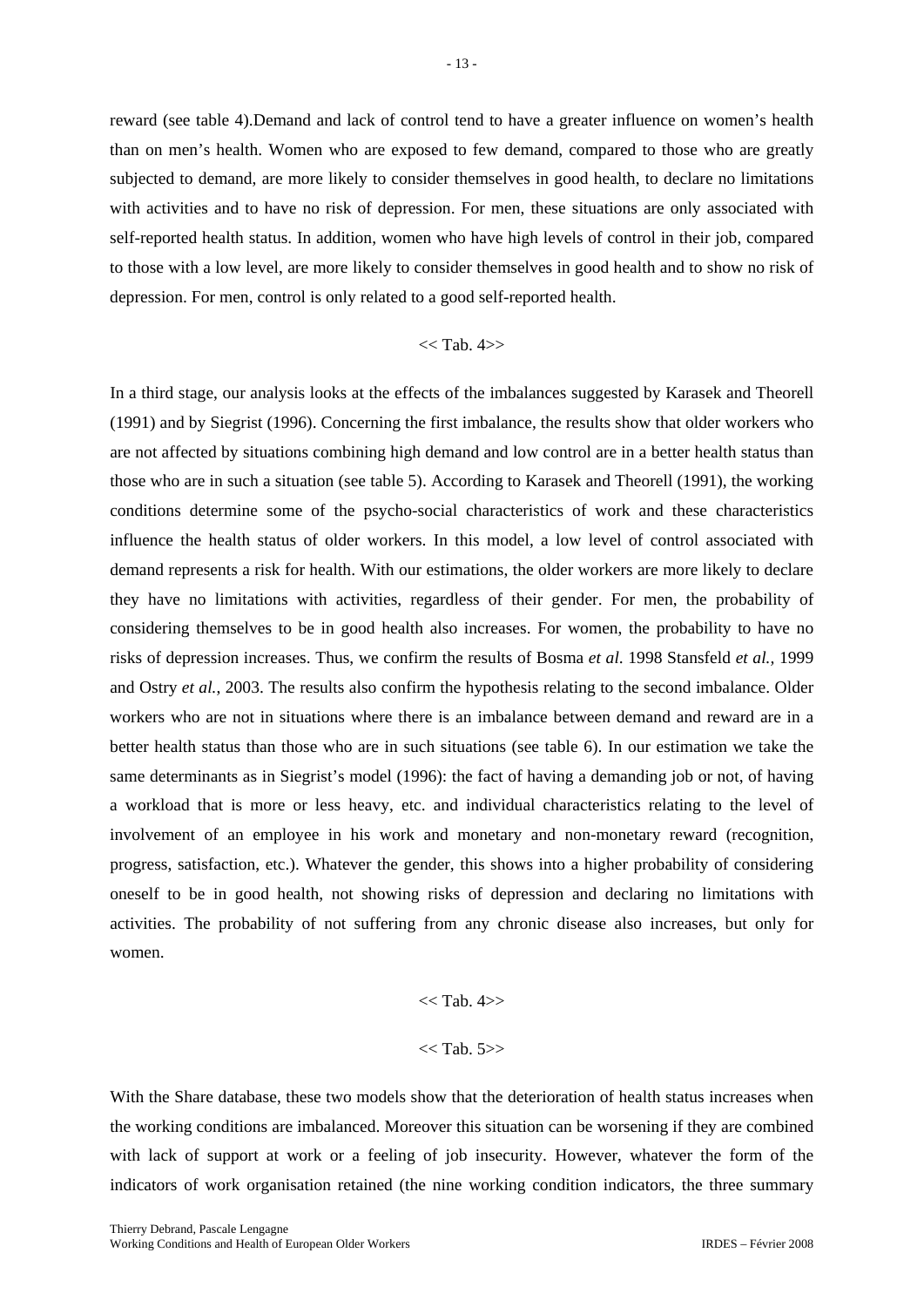indicators or the two ratio), we find a strong correlation between lack of support at work or feeling of job insecurity and the four health indicators. So, in a context where production processes in the European countries are changing and in a context of organisational changes and strain on the job market, a lack of support at work and the feeling of job insecurity are important sources of risk for one's health. Those results are thus coherent with the results of Väänänen *et al* (2004) Ferrie *et al.* (2005), Ferrie *et al.* (1998). These estimations are static, thus we do not know if a deterioration of the working condition becomes in Europe (Hamermesh, 2001; Wanner, 1999). But our model show that exist several ways to rely the working conditions and health status.

# **4. What are the consequences of work characteristics on the labour force participation of older workers?**

European data from the *Share* 2004 survey show that the health status of older workers is related to the working conditions retained for this analysis. A slightly low level of demand, but at least, a good level of reward, are associated with a good health status, for both men and women. Control only has a positive influence on the health status of women. In addition, our results are coherent with the hypotheses of the models of Karasek and Theorell (1991) and Siegrist (1996). They show there is a significant correlation between health and the imbalances suggested in these models (imbalance between demand and control and imbalance between demand and reward). Lastly, the results reveal the importance on health of a lack of support at work and the feeling of job insecurity; regardless of gender, these two factors are related to the risk of suffering depression, in particular.

The *Share* survey, which was carried out for the first time in 2004, is going to be carried out again in the coming years to become a panel database. This information will be used to add to the analyses presented here. We will be able to observe relations between work and health over the long term and correct a part of the effects of unobserved heterogeneity, in particular those related to declaration phenomena and certain selection devices, such as the *healthy worker effect*.

The characteristics of work and health are important factors determining the involvement of older workers in the labour market. So, if we want to encourage the employment of old workers and preserve their health in the workplace, an efficient solution would be to implement a device to avoid negative working conditions. However, the efficiency of such a reorganisation depends on time, because the organisational risks, as defined in the two models, are long-term processes. The efficiency in terms of health and therefore the improvement of the labour force participation of older workers can only be observed over the long term. Thus, there is an indirect relationship between stressful work and the labour force participation. The question of the effects of working conditions on the health of older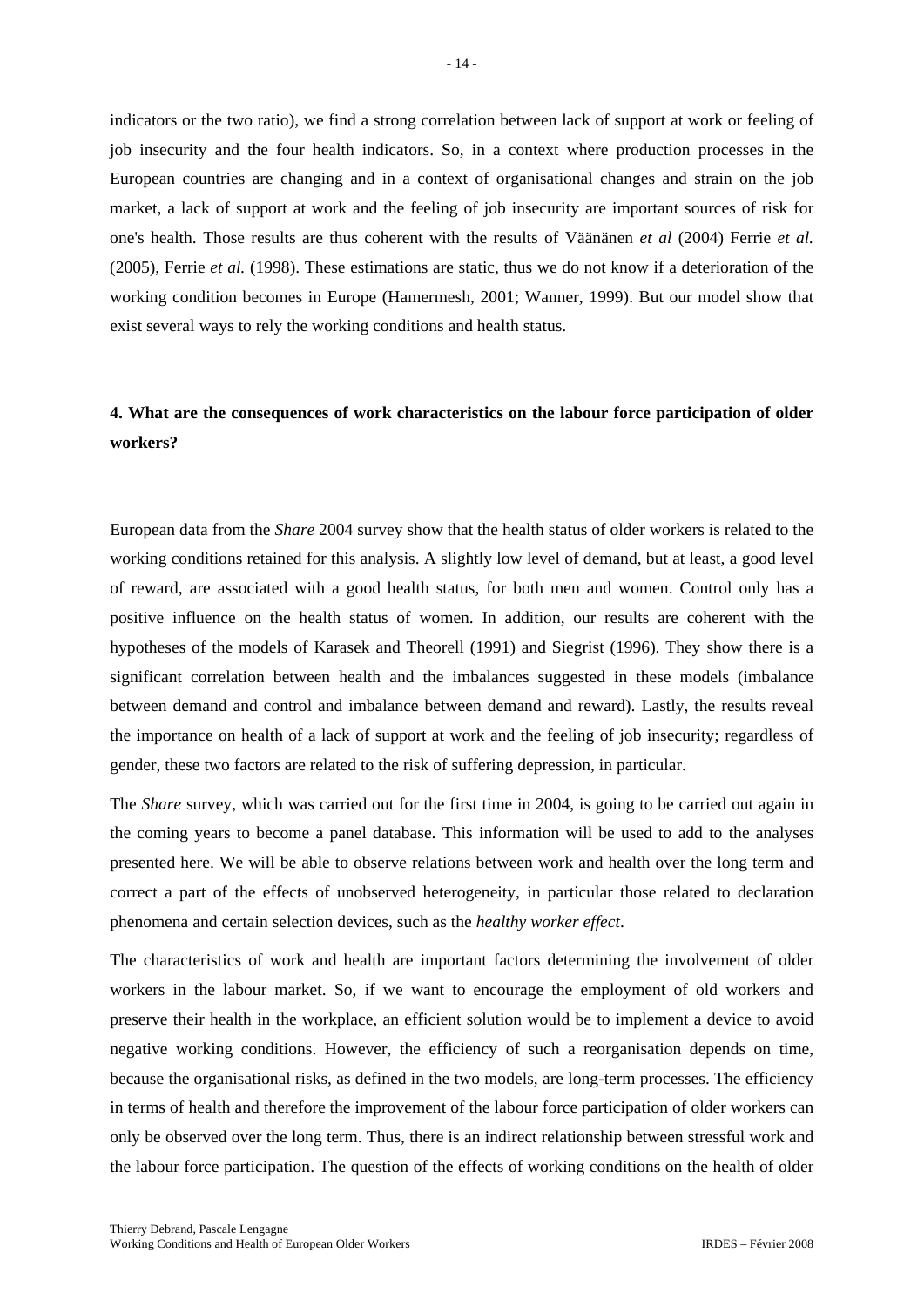workers has often been raised. But, as far as we know, the simultaneous application, using the same database, of Karasek and Theorell (1991) and Siegrist (1996) models, on the population of older workers had never been done. These effects of working conditions on health are reflected on the involvement of older workers in the job market, insofar as there is a significant relationship between health and labour force participation of older workers. To study this aspect, most studies use declarations of limitations with activities. Bound (1991) and Campolieti (2002) show significant links between labour force participation and limitations with activities, even after eliminating part of the biases inherent in the self-declaration of these difficulties. Using data from the *Share* 2004 survey, Debrand (2007) confirms the conclusions of these two authors.

Working conditions of older workers can also influence their perception of the utility of work in relation to leisure (Lumsdaine and Mitchell, 1999): work that is damaging to health, stressful and poorly paid increases their preference for leisure and incites them to take retirement early. The results of Blanchet and Debrand (2005) are coherent with this hypothesis. Using data from the *Share* survey, they show that the desire to take early retirement is considerably higher for older workers in poor health, for those who consider they are not suitable to do their job and for those with difficult working conditions. Working conditions and the labour force participation for older workers appear to be linked, whether directly or indirectly.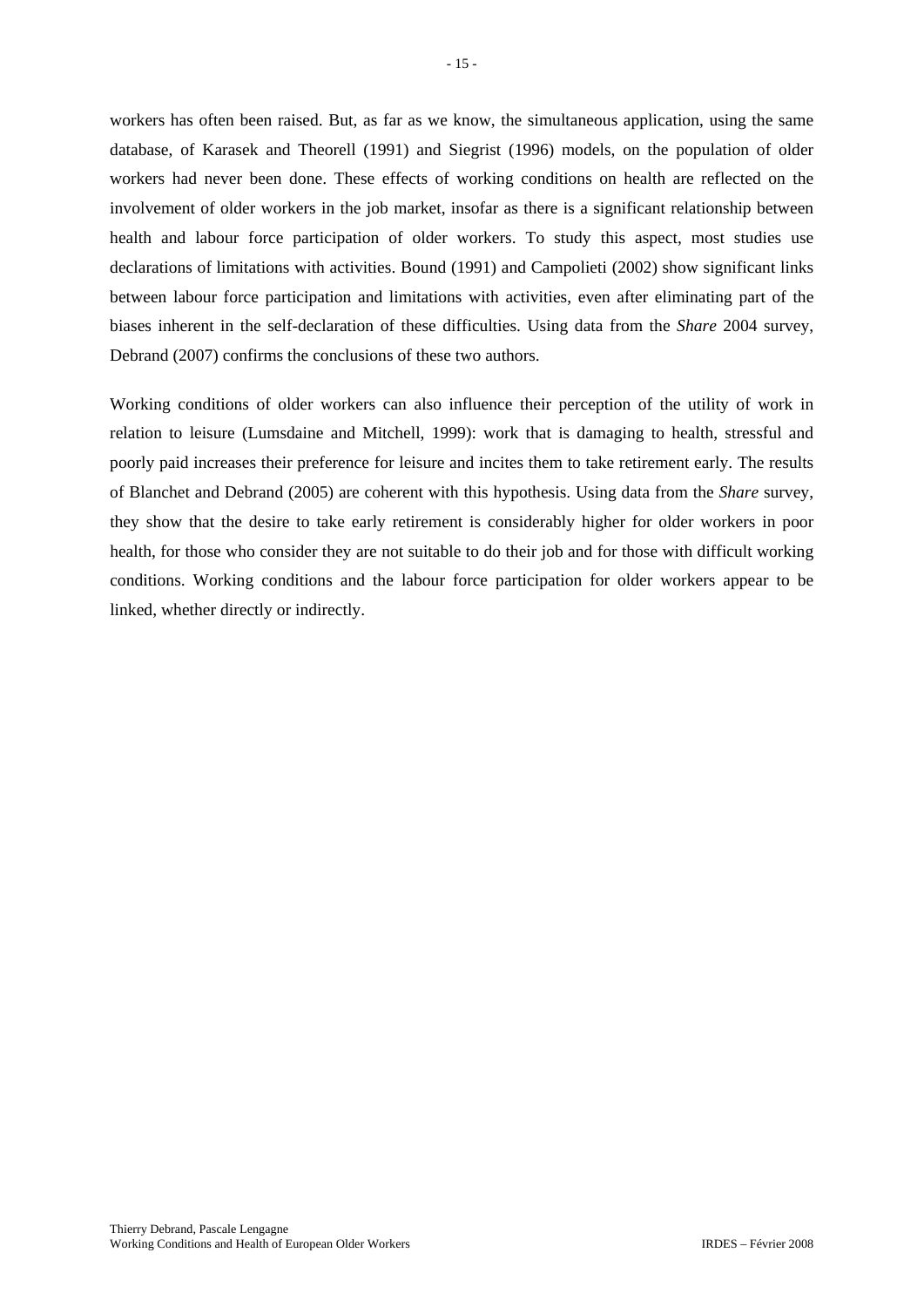

# Fig 1 Health and Employment status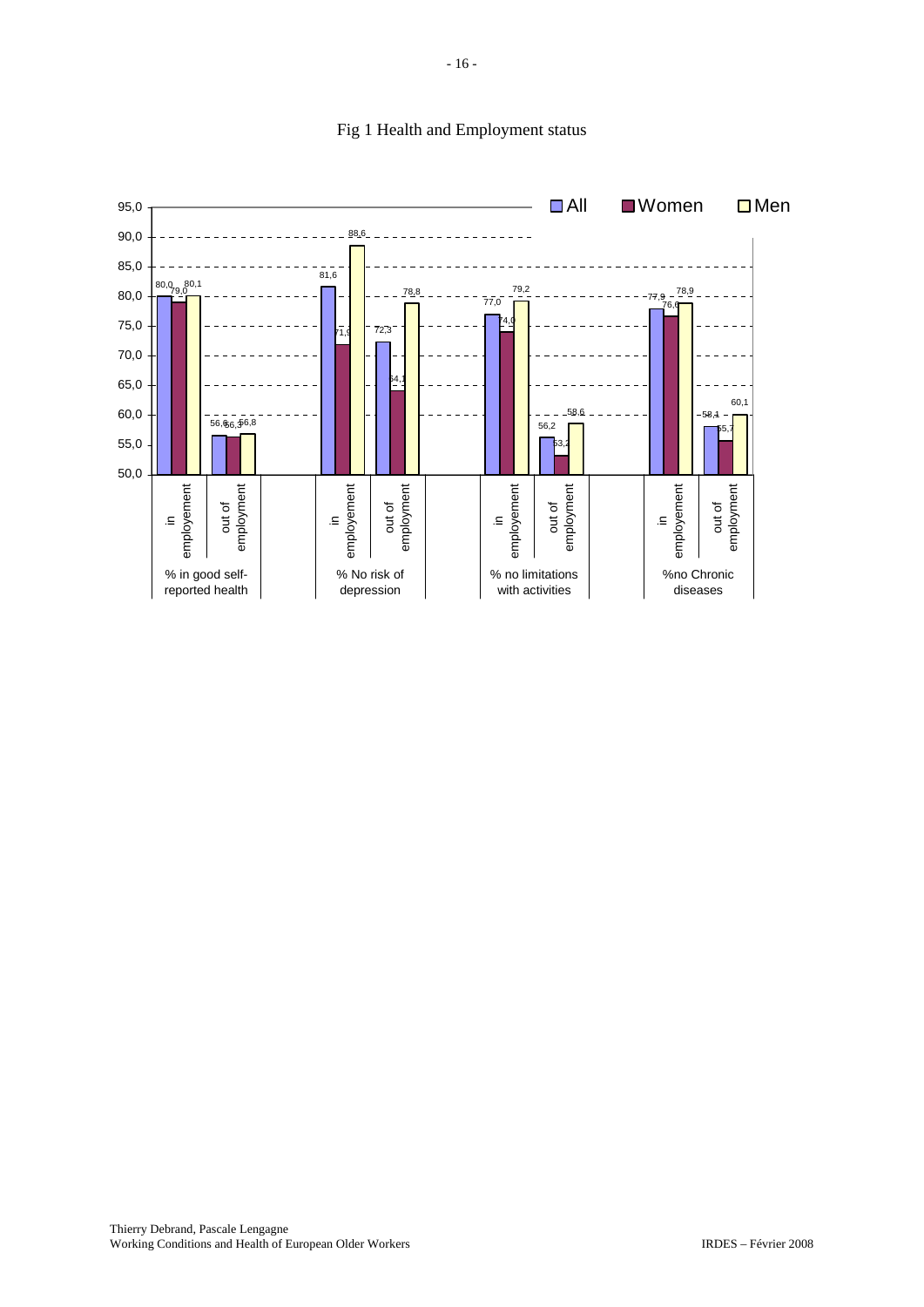# **Table 1 : General descriptive statistics (\*)**

|             | women<br>ૂંર | (average)<br>Age | [50;54]<br>$\aleph$ | 59<br>5<br><u>یہ</u><br>℅ | [60; 65]<br>℅ | status<br>Good health<br>$\%$ | depression<br>৳<br>risk<br>% No∣ | with<br>limitation<br>activities<br>ş<br>ى<br>ج | disease<br>chronic<br>ş<br>ಸಿ | Demand (average) | (average)<br>Control | (average)<br>Reward | security<br>gr<br>℅ | iupport<br>work<br>w<br>$\overline{\sigma}$<br>ö<br>So<br>ಕ<br>$\%$ | Control»<br>ratio<br>eb<br>$d$ emand /<br>Avera<br>₹ | Reward»<br>ratio<br>Average<br>Demand<br>४ |
|-------------|--------------|------------------|---------------------|---------------------------|---------------|-------------------------------|----------------------------------|-------------------------------------------------|-------------------------------|------------------|----------------------|---------------------|---------------------|---------------------------------------------------------------------|------------------------------------------------------|--------------------------------------------|
| Austria     | 37,5         | 54,4             | 54,3                | 39,5                      | 6,2           | 78,4                          | 86,7                             | 69,7                                            | 82,8                          | 5,43             | 5,68                 | 7,82                | 71,1                | 79,6                                                                | 10,8                                                 | 11,4                                       |
| Germany     | 42,8         | 55,1             | 52,9                | 31,3                      | 15,8          | 79,8                          | 87,4                             | 73,0                                            | 79,6                          | 5,42             | 5,90                 | 7,62                | 74,1                | 78,0                                                                | 10,1                                                 | 11,6                                       |
| Sweden      | 48,5         | 56,3             | 39,2                | 37,2                      | 23,7          | 79,0                          | 85,4                             | 69,1                                            | 75,8                          | 5,03             | 6,23                 | 7,44                | 76,4                | 79,2                                                                | 8,7                                                  | 11,0                                       |
| Netherlands | 40,6         | 54,9             | 50,7                | 38,9                      | 10,4          | 85,8                          | 85,5                             | 66,3                                            | 82,1                          | 4,78             | 6,10                 | 8,11                | 80,0                | 66,6                                                                | 8,5                                                  | 9,4                                        |
| Spain       | 39,1         | 55,3             | 49,7                | 35,1                      | 15,2          | 79,7                          | 79,4                             | 82,2                                            | 74,4                          | 5,03             | 5,37                 | 7,46                | 77,5                | 83,9                                                                | 10,2                                                 | 10,8                                       |
| Italy       | 36,2         | 55,2             | 47,1                | 40,8                      | 12,1          | 73,3                          | 75,5                             | 81,6                                            | 76,9                          | 5,64             | 5,60                 | 7,24                | 57,4                | 75,5                                                                | 11,2                                                 | 12,8                                       |
| France      | 49,1         | 54,2             | 55,9                | 38,1                      | 5,9           | 79,6                          | 74,2                             | 80,7                                            | 75,9                          | 4,80             | 5,72                 | 7,26                | 65,0                | 81,2                                                                | 9,7                                                  | 11,4                                       |
| Denmark     | 46,4         | 55,4             | 45,0                | 38,4                      | 16,6          | 85,9                          | 85,7                             | 73,2                                            | 72,7                          | 5,30             | 6,31                 | 7,74                | 80,1                | 81,7                                                                | 9,1                                                  | 11,1                                       |
| Greece      | 29,7         | 55,5             | 48,3                | 30,4                      | 21,3          | 86,8                          | 86,2                             | 89,1                                            | 81,4                          | 5,63             | 5,32                 | 7,48                | 67,7                | 66,3                                                                | 11,7                                                 | 12,3                                       |
| Switzerland | 41,7         | 55,8             | 45,5                | 33,7                      | 20,8          | 91,3                          | 85,9                             | 78,1                                            | 87,3                          | 4,95             | 6,19                 | 8,43                | 79,8                | 79,9                                                                | 8,5                                                  | 9,3                                        |
| Belgium     | 41,5         | 55,1             | 50,1                | 39,0                      | 10,9          | 84,4                          | 78,1                             | 79,6                                            | 72,5                          | 5,28             | 5,71                 | 7,89                | 70,9                | 77,9                                                                | 10,3                                                 | 10,9                                       |
| Total       | 42,4         | 55.0             | 50,9                | 35,7                      | 13,3          | 80,0                          | 81,6                             | 77,0                                            | 77,9                          | 5,22             | 5,79                 | 7,54                | 70,6                | 78.1                                                                | 10,0                                                 | 11,4                                       |

(\*) Those statistics concern the sample of workers aged 50 to 65. The method used to obtain indicators related to work characteristics are presented in the text.

## **Table 2 : Health status and workplace organisation: descriptive statistics (\*)**

|                                  | Men                              |                          |                                     |                         | Women                            |                          |                                  |                         |
|----------------------------------|----------------------------------|--------------------------|-------------------------------------|-------------------------|----------------------------------|--------------------------|----------------------------------|-------------------------|
|                                  | Good self-<br>reported<br>health | No risk of<br>depression | No limitation<br>with<br>activities | No chronic<br>disease   | Good self-<br>reported<br>health | No risk of<br>depression | No limitation<br>with activities | No chronic<br>disease   |
| <b>Difference of prevalence</b>  |                                  |                          |                                     |                         |                                  |                          |                                  |                         |
| between a low and a high demand  | 8,2                              | 0,8                      | 6,2                                 | $-1,2$                  | 10.8                             | 7,9                      | 10,8                             | 6,0                     |
|                                  | $( =86, 1 - 77, 9)$              | $( = 88, 7 - 87, 9)$     | $( = 81, 7 - 75, 6)$                | $(=79,1-80,3)$          | $( = 85, 0 - 74, 3)$             | $(=75, 2-67, 4)$         | $( = 80, 1 - 69, 3)$             | $(=79.5 - 73.5)$        |
| between a high and a low control | 8.5                              | 6.7                      | 5,6                                 | 2.0                     | 14,4                             | 13,4                     | 5,2                              | 6,3                     |
|                                  | $(=84,0-75,5)$                   | $(=92, 6 - 85, 9)$       | $( = 82, 3 - 76, 7)$                | $(=80, 9-78, 9)$        | $(=86, 4-72, 0)$                 | $(=78, 1-64, 7)$         | $(=76,2-71,0)$                   | $(=79, 5-73, 2)$        |
| between a high and a low reward  | 11,6                             | 10,5                     | 10.6                                | 12,0                    | 15,5                             | 23,5                     | 9,0                              | 8,4                     |
|                                  | $( = 85, 7 - 74, 1)$             | $(=92, 4-82, 0)$         | $( = 82, 5 - 71, 8)$                | $( = 83, 5 - 71, 5)$    | $( = 85, 0.69, 5)$               | $(=80, 4-56, 8)$         | $(=78, 6-69, 6)$                 | $(=80, 4-72, 0)$        |
| between a low and a high         | 9,9                              | 2.7                      | 9,2                                 | 1.8                     | 14,2                             | 12,1                     | 10.6                             | 6.5                     |
| "Demand/Control" ratio           | $( = 86, 0 - 76, 2)$             | $( = 89, 8 - 87, 1)$     | $( = 84, 2 - 75, 0)$                | $(=80,3-78,4)$          | $(=87, 0 - 72, 8)$               | $(=77, 0.65, 0)$         | $(=79,1-68,5)$                   | $(=80, 6-74, 1)$        |
| between a low and a high         | 13.9                             | 6,3                      | 12,2                                | 4,0                     | 13,7                             | 15,2                     | 13,2                             | 9,5                     |
| "Demand/Reward" ratio            | $(=89, 0 - 75, 2)$               | $(=91.9-85.6)$           | $( = 86, 0 - 73, 8)$                | $( = 81, 2 - 77, 2)$    | $( = 85, 1 - 71, 4)$             | $(=78, 8-63, 6)$         | $(=80, 0.66, 8)$                 | $( = 81, 3 - 71, 8)$    |
|                                  |                                  |                          |                                     |                         |                                  |                          |                                  |                         |
| Support at work                  | 4,6                              | 9,1                      | 7,5                                 | 3.5                     | 7,9                              | 12,7                     | 5,8                              | 3,7                     |
| <b>Job security</b>              | $( = 82, 3 - 77, 7)$<br>3,1      | $(=91, 5-82, 5)$<br>9,3  | $( = 81.7 - 74.3)$<br>2,3           | $(=80, 0.76, 5)$<br>3.3 | $(=82, 0-74, 1)$<br>11,4         | $(=78, 6-65, 9)$<br>13,7 | $(=72, 4-66, 6)$<br>6,6          | $(=77, 1-73, 4)$<br>7.5 |
|                                  | $( = 81, 5 - 78, 4)$             | $(=91, 0-81, 6)$         | $(=79, 8-77, 4)$                    | $(=79,7-76,4)$          | $(=80, 0.68, 6)$                 | $(=74,7-61,0)$           | $(=73, 8-67, 2)$                 | $(=77.6-70.1)$          |

(\*) Those statistics concern the sample of workers aged 50 to 65. The method used to obtain the indicators related to work characteristics are presented in Annex 1.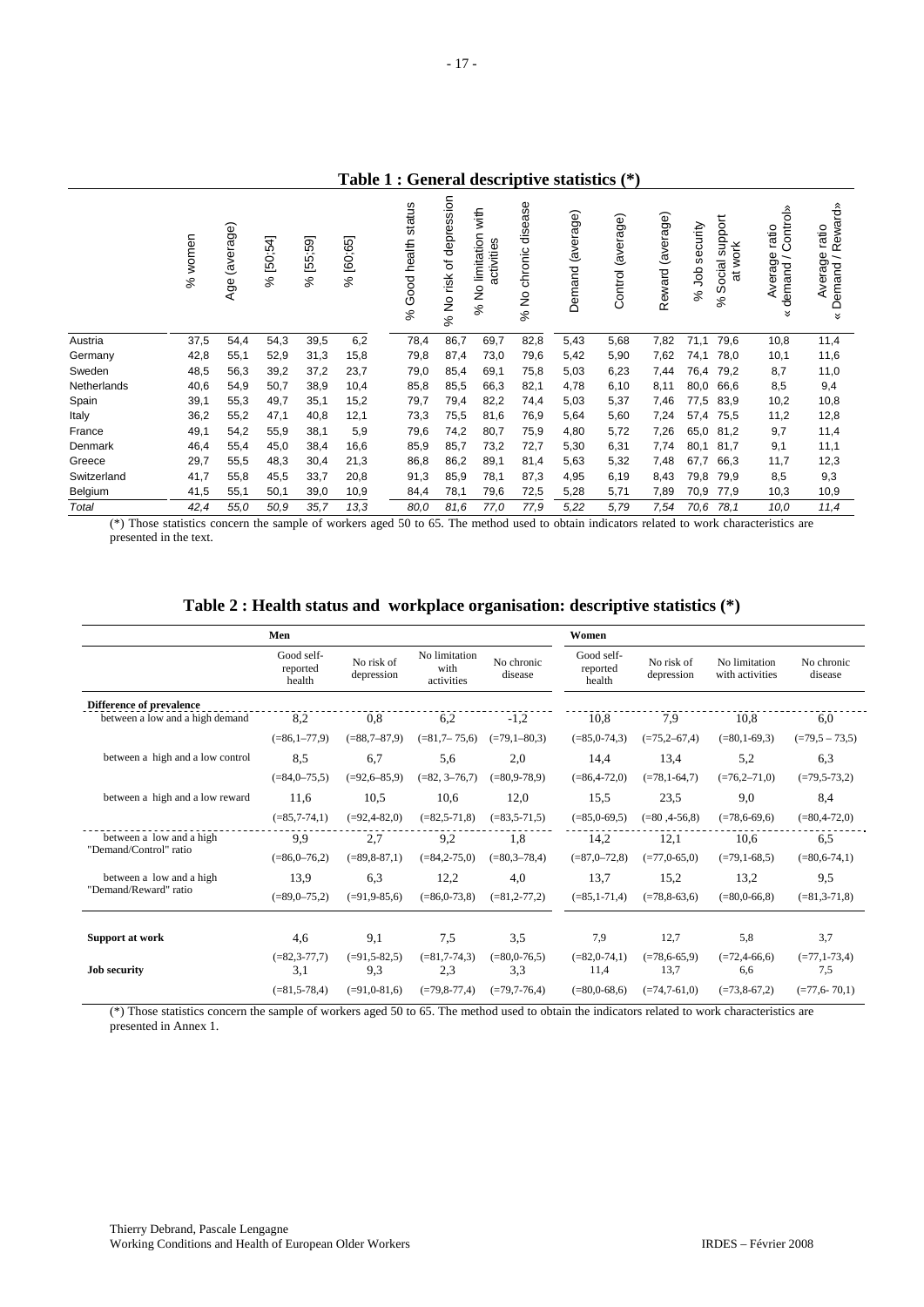| Table 3: Health status and workplace organisation, ceteris paribus (First step) |  |  |  |
|---------------------------------------------------------------------------------|--|--|--|
|                                                                                 |  |  |  |

|                                                | Men                              |           |                          |               |                                        |            |                       |            |                                  | Women      |                          |            |                                        |            |                       |         |
|------------------------------------------------|----------------------------------|-----------|--------------------------|---------------|----------------------------------------|------------|-----------------------|------------|----------------------------------|------------|--------------------------|------------|----------------------------------------|------------|-----------------------|---------|
|                                                | Good self-<br>reported<br>health |           | No risk of<br>depression |               | No<br>limitation<br>with<br>activities |            | No chronic<br>disease |            | Good self-<br>reported<br>health |            | No risk of<br>depression |            | No<br>limitation<br>with<br>activities |            | No chronic<br>disease |         |
|                                                | Coef                             |           | Coef                     |               | Coef                                   |            | Coef                  |            | Coef                             |            | Coef                     |            | Coef                                   |            | Coef                  |         |
| Physically demanding work                      | $-0.14$ **                       |           | 0,07                     |               | $-0,08$                                |            | $-0,01$               |            | $-0,05$                          |            | $-0,00$                  |            | $-0.08$ **                             |            | $-0,04$               |         |
| Constant pressure because of a heavy workload  | $-0.08$ *                        |           | $-0.14$ **               |               | $-0,01$                                |            | $-0,05$               |            | $-0.11$ **                       |            | $-0,21$ ***              |            | $-0,16$ ***                            |            | $-0,08$               |         |
| Little freedom to decide how to do my work     | $-0,02$                          |           | $-0,08$                  |               | $-0,02$                                |            | $-0,05$               |            | $-0,06$                          |            | $-0,01$                  |            | 0,00                                   |            | 0,01                  |         |
| No opportunity to develop new skills           | $-0,11$                          |           | $-0,04$                  |               | $-0,05$                                |            | 0,06                  |            | $-0,12$ *                        |            | $-0,10$ *                |            | $-0,02$                                |            | $-0,05$               |         |
| No recognition for my work                     | $-0,06$                          |           | $-0,21$                  | $***$         | $-0,12$ *                              |            | $-0,01$               |            | $-0,10$                          |            | $-0,19$                  | $\ast\ast$ | $-0,01$                                |            | $0,10$ *              |         |
| Salary incorrect, relatively to psycho. demand | $-0,23$                          | $* * *$   | $-0,10$                  |               | $-0,13$                                | ***        | $-0,12$               | $\ast\ast$ | $-0,23$                          | ***        | $-0,11$                  | **         | $-0,11$                                | **         | $-0.08$ *             |         |
| No prospects of personal advancement           | $-0,10$ ***                      |           | $-0,08$                  |               | $-0.08$ *                              |            | $-0.08$ *             |            | $-0,04$                          |            | $-0,07$                  |            | $-0,18$ **                             |            | $-0,10$ *             |         |
| No support at work                             | $-0,05$                          |           | $-0,16$                  | $***$         | $-0,10$                                | $\ast$     | $-0,05$               | $\ast$     | $-0,13$                          |            | $-0,20$                  | $***$      | $-0,19$                                | $\ast\ast$ | $-0,11$ *             |         |
| Job insecurity                                 | $-0,06$                          | $\ast$    | $-0,25$                  | ***           | 0,00                                   |            | 0,02                  |            | $-0,28$                          | $\ast\ast$ | $-0,16$                  | $* *$      | $-0,10$                                | $\ast$     | $-0,09$               | $\ast$  |
| Sector (Ref : private sector)                  |                                  |           |                          |               |                                        |            |                       |            |                                  |            |                          |            |                                        |            |                       |         |
| Public                                         | $-0,03$                          |           | $-0,04$                  |               | 0,02                                   |            | $-0,12$               | $\ast$     | $-0,08$                          |            | $-0,06$                  |            | $-0,12$                                | $\ast$     | $-0,10$               |         |
| Independant                                    | 0,09                             | $\ast$    | 0,03                     |               | 0,07                                   |            | 0,12                  | **         | $0,16$ *                         |            | $-0,07$                  |            | 0,18                                   | **         | 0,11                  |         |
| Manager (Ref: no)                              |                                  |           |                          |               |                                        |            |                       |            |                                  |            |                          |            |                                        |            |                       |         |
| Yes                                            | 0,15                             | ***       | 0,09                     |               | $-0,00$                                |            | 0,03                  |            | 0,14                             |            | 0,12                     | $**$       | 0,17                                   | **         | 0,08                  |         |
| Education (Ref: primary)                       |                                  |           |                          |               |                                        |            |                       |            |                                  |            |                          |            |                                        |            |                       |         |
| Secondary                                      | 0,20                             | ***       | 0,09                     |               | 0,14                                   | **         | 0,00                  |            | 0,28                             | **         | 0,14                     | $**$       | 0,19                                   | $**$       | 0,09                  |         |
| Tertiary                                       | 0,37                             | ***       | 0,09                     |               | 0,21                                   | **         | 0,12                  | **         | 0,39                             | ***        | 0,15                     | $**$       | 0,17                                   | $**$       | 0,08                  |         |
| Household (Ref: living alone)                  |                                  |           |                          |               |                                        |            |                       |            |                                  |            |                          |            |                                        |            |                       |         |
| Couple without child                           | $-0,01$                          |           | $-0,15$                  | $\ast$        | 0,02                                   |            | $-0,12$               |            | $-0,05$                          |            | $-0,11$                  |            | 0,01                                   |            | 0,14                  |         |
| Couple with child(ren)                         | 0,12                             | $\ast$    | $-0,09$                  |               | 0,15                                   | $\ast\ast$ | $-0,04$               |            | 0,06                             |            | $-0,10$                  | $**$       | 0,04                                   |            | 0,02                  |         |
| Heath of spouse (Ref: bad health status)       |                                  |           |                          |               |                                        |            |                       |            |                                  |            |                          |            |                                        |            |                       |         |
| Good                                           | 0,21                             | ***       | 0,23                     | ***           | 0,12                                   | $\ast\ast$ | 0,05                  |            | 0,20                             | $\ast\ast$ | 0,16                     | $**$       | $0,11$ *                               |            | 0,10                  |         |
| Body mass index (Ref : normal or low BMI)      |                                  |           |                          |               |                                        |            |                       |            |                                  |            |                          |            |                                        |            |                       |         |
| High                                           | $-0,07$                          | $\,$ $\,$ | 0,03                     |               | $-0,04$                                |            | $-0,24$               | ***        | $-0,19$                          | **         | $-0,10$                  | $**$       | $-0,12$                                | $\ast$     | $-0,28$               | ***     |
| Obesity                                        | $-0,40$                          | ***       | $-0,15$                  | **            | $-0,23$                                | ***        | $-0,58$               | ***        | $-0,45$                          | ***        | $-0,21$                  | ***        | $-0,33$                                | **         | $-0,52$               | ***     |
| Tabacco (Ref: smoker)                          |                                  |           |                          |               |                                        |            |                       |            |                                  |            |                          |            |                                        |            |                       |         |
| Don't smoke                                    | 0,07                             |           | $-0,03$                  |               | 0,08                                   | $\ast$     | 0,16                  | ***        | $-0,11$                          | $**$       | 0,03                     |            | $-0,01$                                |            | $-0,09$               |         |
| Smoker                                         | 0,18                             | ***       | 0,15                     | **            | 0,17                                   | ***        | 0,25                  | ***        | $-0,00$                          |            | 0,13                     | $**$       | 0,01                                   |            | $0,09$ *              |         |
| $Age (Ref: 50-54)$                             |                                  |           |                          |               |                                        |            |                       |            |                                  |            |                          |            |                                        |            |                       |         |
| 55-59<br>60-65                                 | $-0,15$                          | **        | 0,01                     |               | $-0,13$                                | $\ast$     | $-0,20$               | ***        | $-0,08$                          |            | 0,15                     | $**$       | $-0,05$                                |            | $-0,26$               | ***     |
| Country (Ref: Switzerland)                     | $-0,22$                          | ***       | 0,15                     | $**$          | $-0,24$                                | $**$       | $-0,48$               | ***        | $-0,15$                          | **         | 0,19                     | $**$       | $-0,13$                                |            | $-0,49$               | ***     |
| Austria                                        |                                  | ***       |                          | $\ast$ $\ast$ |                                        | ***        |                       |            |                                  | **         |                          | ***        |                                        | ***        |                       | ***     |
| Germany                                        | $-0,51$                          | ***       | 0.09                     | ***           | $-0,24$                                | ***        | $-0,05$               | **<br>**   | $-0.08$                          | ***        | 0,07                     | ***        | 0,21                                   |            | $-0,31$               | $***$   |
| Sweden                                         | $-0,42$<br>$-0,35$               | ***       | 0,19<br>0,02             |               | $-0,03$<br>$-0,04$                     | $\ast$     | $-0,08$<br>$-0,23$    | ***        | $-0,33$<br>$-0,25$               | ***        | 0,22<br>0,20             | ***        | $-0,04$ *<br>$-0.08$                   | $* *$      | $-0,26$<br>$-0,29$    | $* * *$ |
| Netherlands                                    | $-0,24$                          | ***       | $-0,06$                  | **            | $-0,30$                                | $* * *$    | $-0,11$               | ***        | $-0,06$                          | $**$       | 0,19                     | ***        | $-0,30$                                | ***        | $-0,26$               | $***$   |
| Spain                                          | $-0,30$                          | ***       | $-0,10$                  | ***           | 0,18                                   | ***        | $-0,21$               | ***        | 0,00                             |            | $-0,07$                  | $**$       | 0,27                                   | ***        | $-0,53$               | $***$   |
| Italy                                          | $-0,43$                          | ***       | $-0,32$                  | ***           | 0,38                                   | ***        | $-0,20$               | ***        | $-0,24$                          | ***        | $-0,07$                  |            | 0,47                                   | ***        | $-0,27$               | $***$   |
| France                                         | $-0,48$                          | ***       | $-0,40$                  | ***           | 0,18                                   | ***        | $-0,29$               | ***        | 0,02                             |            | $-0,25$                  | ***        | 0,18                                   | ***        | $-0,47$               | $***$   |
| Denmark                                        | $-0,31$                          | ***       | $-0,13$                  | ***           | $-0,07$                                | **         | $-0.39$               | ***        | $-0,04$                          |            | 0,25                     | ***        | $-0,11$                                | ***        | $-0,46$               | $***$   |
| Greece                                         | $-0,10$                          | **        | $-0,01$                  |               | 0,70                                   | ***        | 0,07                  | $***$      | 0,15                             | ***        | 0,17                     | ***        | 0,69                                   | ***        | $-0,15$               | $* * *$ |
| Belguim                                        | 0,20                             | **        | $-0,24$                  | $***$         | 0,08                                   | $**$       | $-0,36$               | ***        | 0,16                             | ***        | $-0,04$                  |            | 0,17                                   | ***        | $-0,49$               | $***$   |
| Constant                                       | 1,37                             | ***       | 1,52                     | ***           | 0,79                                   | ***        | 1,30                  | ***        | 1,22                             | ***        | 0,81                     | ***        | 0,79                                   | ***        | 1,47                  | ***     |
| corr(2;1)                                      | 0,35                             | $* * *$   |                          |               |                                        |            |                       |            | 0,31                             | $* * *$    |                          |            |                                        |            |                       |         |
| corr(3;1)                                      | 0,58                             | $* * *$   |                          |               |                                        |            |                       |            | 0,56                             | $***$      |                          |            |                                        |            |                       |         |
| corr(4;1)                                      | 0,43                             | ***       |                          |               |                                        |            |                       |            | 0,45                             | $* * *$    |                          |            |                                        |            |                       |         |
| corr(3;2)                                      | 0,31                             | ***       |                          |               |                                        |            |                       |            | 0,29                             | $* * *$    |                          |            |                                        |            |                       |         |
| corr(4;2)                                      | 0,26                             | $* * *$   |                          |               |                                        |            |                       |            | 0,27                             | $***$      |                          |            |                                        |            |                       |         |
| corr(4,3)                                      | 0,38                             | ***       |                          |               |                                        |            |                       |            | 0,44                             | ***        |                          |            |                                        |            |                       |         |
| Loglikelihood                                  | $-6928,5$                        |           |                          |               |                                        |            |                       |            | $-6554,7$                        |            |                          |            |                                        |            |                       |         |
| N                                              | 4 200                            |           |                          |               |                                        |            |                       |            | 3 3 9 2                          |            |                          |            |                                        |            |                       |         |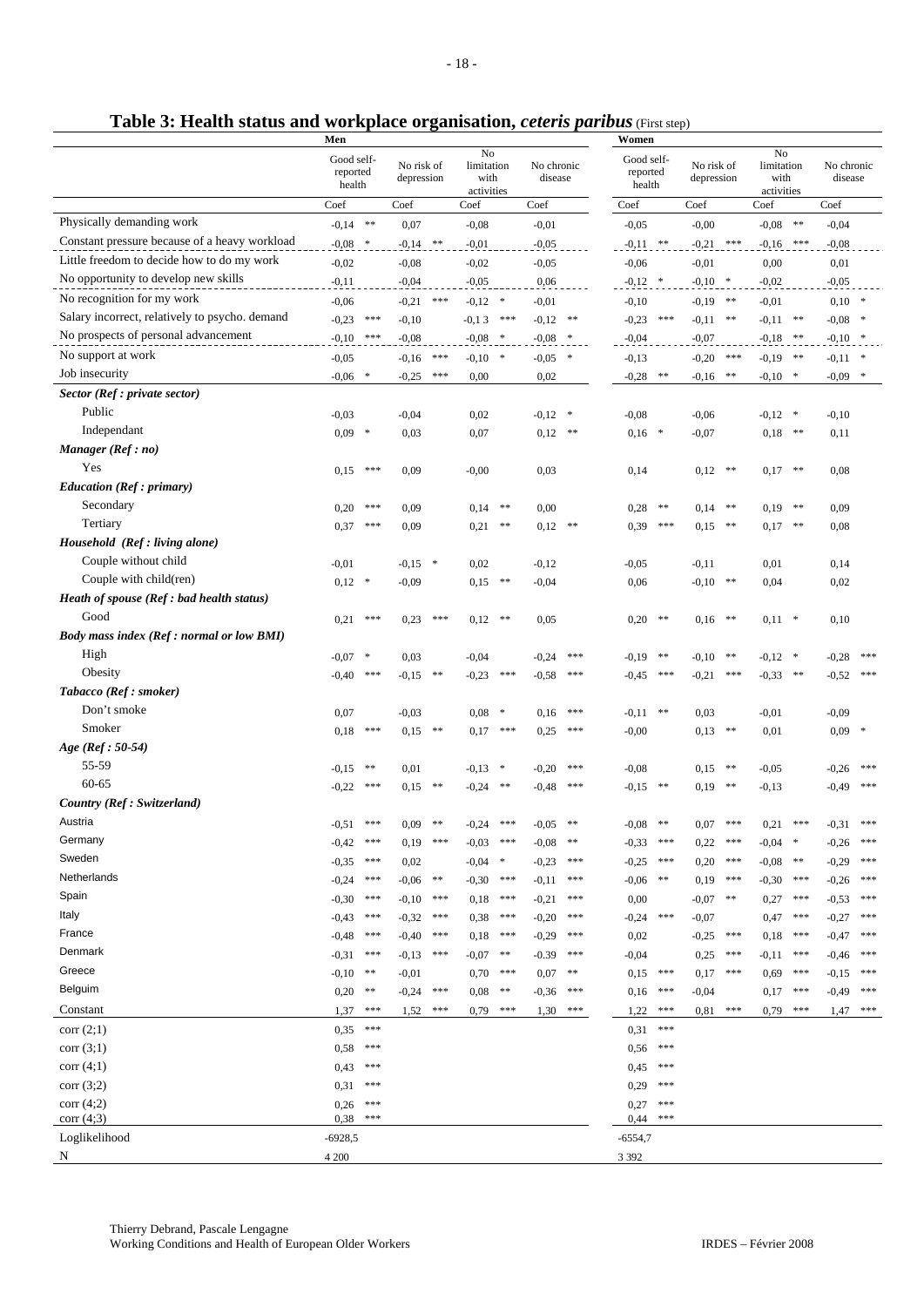|                                                        | Men                                 |        |                          |     |                                                    |        |                                      | Women |                                     |       |                          |     |                                                    |       |         |                       |  |  |
|--------------------------------------------------------|-------------------------------------|--------|--------------------------|-----|----------------------------------------------------|--------|--------------------------------------|-------|-------------------------------------|-------|--------------------------|-----|----------------------------------------------------|-------|---------|-----------------------|--|--|
| Significativity:<br>$*: 10\%$ , $**: 5\%$ , $***: 1\%$ | Good<br>self-<br>reported<br>health |        | No risk of<br>depression |     | N <sub>o</sub><br>limitation<br>with<br>activities |        | N <sub>o</sub><br>chronic<br>disease |       | Good<br>self-<br>reported<br>health |       | No risk of<br>depression |     | N <sub>o</sub><br>limitation<br>with<br>activities |       |         | No chronic<br>disease |  |  |
|                                                        | Coef                                |        | Coef                     |     | Coef                                               |        | Coef                                 |       | Coef                                |       | Coef                     |     | Coef                                               |       | Coef    |                       |  |  |
| Demand (Ref: high)                                     |                                     |        |                          |     |                                                    |        |                                      |       |                                     |       |                          |     |                                                    |       |         |                       |  |  |
| Middle                                                 | 0,05                                |        | 0,00                     |     | 0,09                                               |        | $-0.01$                              |       | 0,09                                |       | 0,10                     | **  | 0.13                                               | $* *$ | 0,05    |                       |  |  |
| Low                                                    | 0,18                                | $* *$  | 0,07                     |     | 0,09                                               | $\ast$ | 0,04                                 |       | 0,17                                | **    | 0,19                     | **  | 0.25                                               | ***   | 0,08    |                       |  |  |
| Control (Ref: low)                                     |                                     |        |                          |     |                                                    |        |                                      |       |                                     |       |                          |     |                                                    |       |         |                       |  |  |
| Middle                                                 | 0,09                                |        | 0,02                     |     | 0.03                                               |        | 0,02                                 |       | 0,16                                | $* *$ | 0,16                     | **  | 0,01                                               |       | 0,14    | **                    |  |  |
| Low                                                    | 0,16                                | $* *$  | 0.13                     |     | 0.10                                               |        | $-0.01$                              |       | 0,10                                | *     | 0,11                     | **  | 0.01                                               |       | 0.02    |                       |  |  |
| Reward (Ref: low)                                      |                                     |        |                          |     |                                                    |        |                                      |       |                                     |       |                          |     |                                                    |       |         |                       |  |  |
| Middle                                                 | 0.11                                |        | 0,08                     |     | 0,10                                               | *      | 0,05                                 |       | 0,13                                |       | 0,17                     | *** | 0,01                                               |       | 0,03    |                       |  |  |
| Low                                                    | 0,28                                | ***    | 0,24                     | *** | 0,21                                               | ***    | 0,12                                 | **    | 0,31                                | ***   | 0,30                     | *** | 0.23                                               | **    | 0,17    | $\ast$                |  |  |
| No support at work                                     | $-0.05$                             |        | $-0.23$                  | *** | $-0,13$                                            | $**$   | $-0.07$                              | **    | $-0.12$                             |       | $-0,20$                  | *** | $-0,13$                                            |       | $-0.02$ |                       |  |  |
| <b>Job insecurity</b>                                  | $-0.06$                             | $\ast$ | $-0.25$                  | **  | $-0,01$                                            |        | $-0.01$                              |       | $-0,24$                             | **    | $-0,17$                  | **  | $-0,12$                                            | **    | $-0.11$ | **                    |  |  |

#### **Table 4 : Health status and workplace organisation,** *ceteris paribus* (Second step)

#### **Tableau 5: Health and "psychological demand/decision latitude" ratio,** *ceteris paribus* (Third step)

|                                                                     |                                     | Women   |                          |     |                                                    |          |                          |    |                                     |               |                          |            |                                                    |           |                                      |    |
|---------------------------------------------------------------------|-------------------------------------|---------|--------------------------|-----|----------------------------------------------------|----------|--------------------------|----|-------------------------------------|---------------|--------------------------|------------|----------------------------------------------------|-----------|--------------------------------------|----|
| Significativity:<br>$*: 10\%$ , $**: 5\%$ , $***: 1\%$              | Good<br>self-<br>reported<br>health |         | No risk of<br>depression |     | N <sub>o</sub><br>limitation<br>with<br>activities |          | No<br>chronic<br>disease |    | Good<br>self-<br>reported<br>health |               | No risk of<br>depression |            | N <sub>o</sub><br>limitation<br>with<br>activities |           | N <sub>o</sub><br>chronic<br>disease |    |
|                                                                     | Coef                                |         | Coef                     |     | Coef                                               |          | Coef                     |    | Coef                                |               | Coef                     |            | Coef                                               |           | Coef                                 |    |
| <b>Ratio Demand / Control</b><br>(Ref: ratio fort)<br>Middle<br>Low | 0.15<br>0,21                        | *<br>** | 0.02<br>0,07             |     | 0,10<br>0,16                                       | **       | 0,01<br>0,05             |    | $-0.08$<br>0,13                     | *             | 0.06<br>0,22             | ***        | 0,13<br>0.24                                       | **<br>*** | $-0.05$<br>0,05                      |    |
| Reward (Ref: low)                                                   |                                     |         |                          |     |                                                    |          |                          |    |                                     |               |                          |            |                                                    |           |                                      |    |
| Middle<br>Low                                                       | 0,11<br>0,28                        | ***     | 0.09<br>0,25             | *** | 0.09<br>0,21                                       | *<br>*** | 0,05<br>0,13             | ** | 0,15<br>0,34                        | $\ast$<br>*** | 0,18<br>0,31             | ***<br>*** | 0,01<br>0,22                                       | ***       | 0,05<br>0,18                         | ** |
| No support at work                                                  | $-0.06$                             |         | $-0,24$                  | *** | $-0,13$                                            | **       | $-0.07$                  | ** | $-0.14$                             |               | $-0,21$                  | ***        | $-0,12$                                            |           | $-0.03$                              |    |
| <b>Job insecurity</b>                                               | $-0.06$                             | $\ast$  | $-0.26$                  | *** | $-0.01$                                            |          | $-0,02$                  |    | $-0.25$                             | **            | $-0.18$                  | **         | $-0,11$                                            | *         | $-0.11$                              | ** |

# **Tableau 6: Health and "psychological demand/reward" ratio,** *ceteris paribus*

|                                                        |                                  |        |                          |       | (Third step)                                       |      |         |                                      |         |                                     |         |                          |         |                                        |                                      |    |
|--------------------------------------------------------|----------------------------------|--------|--------------------------|-------|----------------------------------------------------|------|---------|--------------------------------------|---------|-------------------------------------|---------|--------------------------|---------|----------------------------------------|--------------------------------------|----|
|                                                        | Men                              |        |                          |       |                                                    |      |         |                                      |         |                                     |         |                          |         |                                        |                                      |    |
| Significativity:<br>$*: 10\%$ , $**: 5\%$ , $***: 1\%$ | Good self-<br>reported<br>health |        | No risk of<br>depression |       | N <sub>0</sub><br>limitation<br>with<br>activities |      |         | N <sub>o</sub><br>chronic<br>disease |         | Good<br>self-<br>reported<br>health |         | No risk of<br>depression |         | No<br>limitation<br>with<br>activities | N <sub>0</sub><br>chronic<br>disease |    |
|                                                        | Coef                             |        | Coef                     |       | Coef                                               | Coef |         |                                      | Coef    |                                     | Coef    |                          | Coef    |                                        | Coef                                 |    |
| Ratio Demand / Reward (Ref: high ratio)                |                                  |        |                          |       |                                                    |      |         |                                      |         |                                     |         |                          |         |                                        |                                      |    |
| Middle                                                 | 0,16                             | **     | 0,13                     | $***$ | 0,16                                               | *    | 0.05    |                                      | 0,25    | ***                                 | 0,24    | ***                      | 0,17    | **                                     | 0,13                                 | ** |
| Low                                                    | 0,33                             | ***    | 0,23                     | ***   | 0,17                                               | **   | 0,07    |                                      | 0,24    | ***                                 | 0,30    | ***                      | 0,34    | ***                                    | 0,15                                 | ** |
| Control (Ref: low)                                     |                                  |        |                          |       |                                                    |      |         |                                      |         |                                     |         |                          |         |                                        |                                      |    |
| Middle                                                 | 0,10                             |        | 0,03                     |       | 0.03                                               |      | 0,03    |                                      | 0,17    | ***                                 | 0,17    | ***                      | 0.02    |                                        | 0,14                                 | ** |
| Low                                                    | 0,16                             | **     | 0,14                     |       | 0,11                                               |      | 0,02    |                                      | 0,12    | **                                  | 0,12    | **                       | 0,02    |                                        | 0.03                                 |    |
| No support at work                                     | $-0.07$                          | $\ast$ | $-0,26$                  | ***   | $-0,16$                                            | **   | $-0.09$ | **                                   | $-0,17$ |                                     | $-0.24$ | ***                      | $-0,15$ | *                                      | $-0.04$                              |    |
| <b>Job insecurity</b>                                  | $-0.06$                          |        | $-0.26$                  | ***   | $-0.01$                                            |      | $-0.02$ |                                      | $-0.25$ | **                                  | $-0.19$ | **                       | $-0,12$ | **                                     | $-0,12$                              | ** |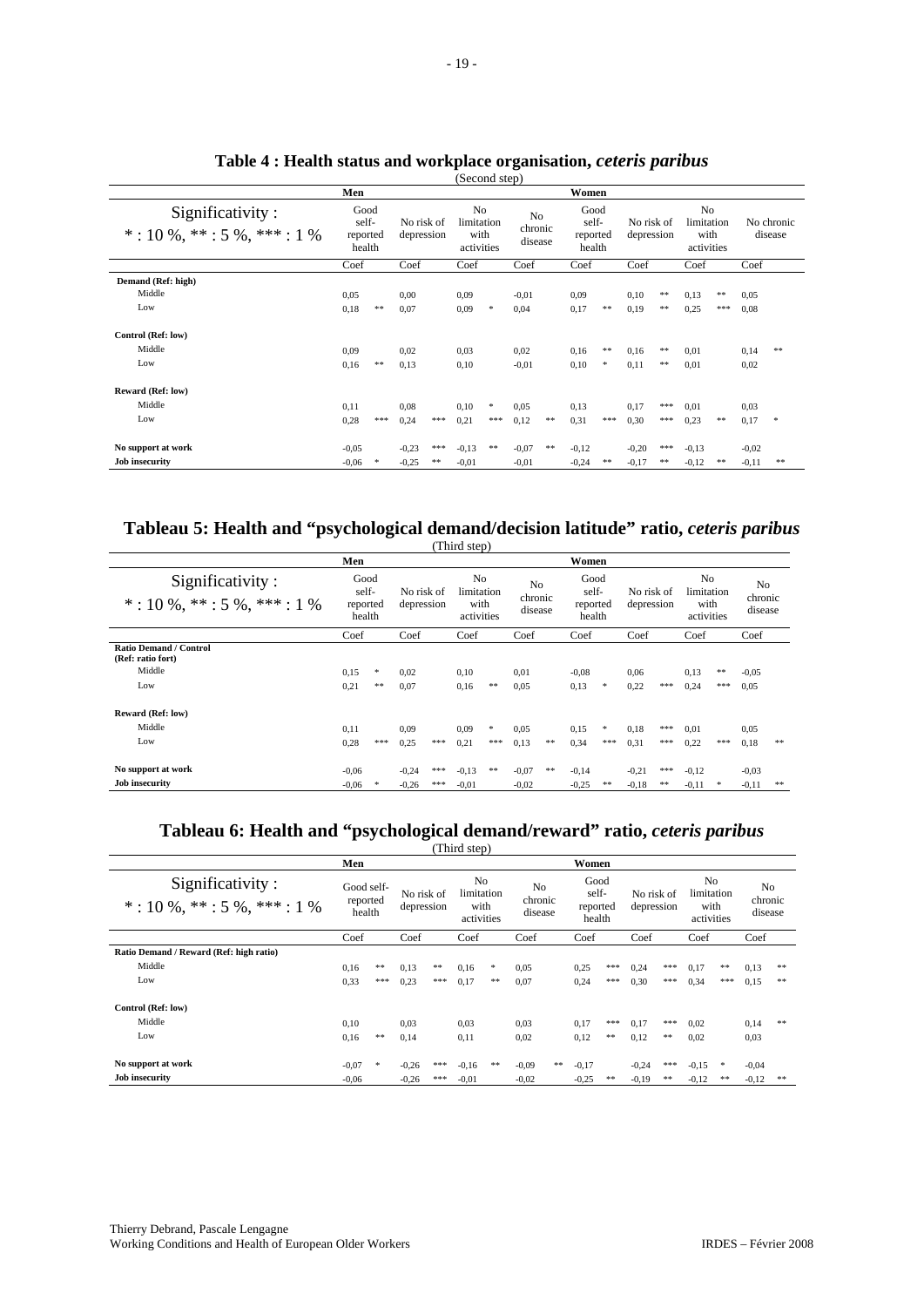#### **REFERENCE**

Blanchet D. and Debrand T. (2005), "Retirement intentions, health and satisfaction at work: an European comparison", Issues in health economics IRDES n° 103. December 2005.

Bosma H., Peter R., Siegrist J. and Marmot M. (1998), Two alternative job stress models and the risk of coronary heart disease. American Journal Of Public Health. Vol. 88 1. pp. 68-74.

Börsch-Supan A., Brugiavini A., Jürges H., Mackenbach J., Siegrist J. and Weber G. (éditeurs) (2005), Health, Ageing and Retirement in Europe. First Results from the Survey of Health, Ageing and Retirement in Europe, Mannheim: MEA.

Bound J. (1991), "Self-Reported Versus Objective Measures of Health in Retirement Models, The Journal of Human Resources". Vol. 26 no.1, 106-138.

Campioleti M. (2002), "Disability and the labor force participation of older man in Canada", Labour Economics, Vol. 9 no. 3, pp. 405-432.

Case A. and Deaton A. (2003), "Broken Down by Work and Sex : how our health declines", in D. Wise (ed.), Analyses in the Economics of Aging, 2005, University of Chicago Press.

Clark AE, Georgellis Yand Sanfey P. (1998), "Job satisfaction, wage changes and quits: Evidence from Germany", *Research in Labor Economics*; 17, pp.95-121.

Clark AE and Oswald AJ. (1996) "Satisfaction and comparison income". *Journal of Public Economics,* 61, pp. 359-381.

Currie J and Madrian B.C. (1999), « Health, Health Insurance and the Labor Market », in Handbook of Labor Economics, Ashenfelter O. and Card D. éditeurs, Amsterdam, North Holland, pp. 3309-3416.

Debrand T. (2007), Physical healh, Mental health and Household structure are determinants of labour force participation for the older persons in Europe, mineo.

Dewey M.E. and Prince M.J. (2005), "Health, Ageing and Retirement in Europe: first results from SHARE", Manheim, Research Institute for the Economics of Ageing, pp.108-117.

Faragher B., Cass M. and Cooper C. (2005), The relationship between job satisfaction and health: Ametaanalysis. *Occupational and Environmental Medicine,* 62, pp.105-112.

Ferrie JE., Shipley MJ., Marmot M., Stanfeld SA. and Smith GD. (1998), The health effects of major organisational change and job insecurity. Social Science and Medecine. Vol. 46 2, pp. 243-254.

Ferrie JE., Shipley MJ., Newman K., Stanfeld SA. and Marmot TM. (2005), Self-reported job insecurity and health in the Witehall II study: Potential explanations of the relationship. Social Science and Medecine. Vol. 60 7, pp. 1593-1602.

Freeman RB. (1978), Job satisfaction as an economic variable. *American Economic Review,* 68:135-141.

Green F. and McIntosh S. (2001), "The intensification of work in Europe", Labour Economics, 8-291-308.

Hajivassiliou VA (1993)., "Simulation Estimation Methods for Limited Dependant Variable Models, in G.S. Maddala, P. Pao, and H.D. Vinod (Eds.) Handbook of Statistics, Volume 11, Amsterdam: Elsevier, pp.519-543.

Karasek R. and Theorell T. (1991), "Healthy work: stress, productivity, and the reconstruction of working life", NY: Basic Books.

Grossman M. (1972), "On the concept of health capital and the demand for health", Journal of Political Economy, 80, pp. 223-255.

Gruber J. and Wise D.A. (eds.) (1999), *Social Security and Retirement Around the World*, NBER/University of Chicago Press.

Hamermesh D. (2001), « The changing distribution job satisfaction », Journal Human Resources, vol.36, 1-30.

Lumsdaine R.L. and Mitchell O.S. (1999), "New developments in the economic analysis of retirement", in Handbook of Labor Economics, Ashenfelter O.C, Card D., (eds), Amsterdam, North Holland, pp. 3261-3307.

Muurinen J-M. (1982), "Demand for Health, a Generalised Grossman Model", Journal of Health Economics 1, pp.5-28.

Muurinen J-M. and Le Grand J. (1985), "The economic analysis of inequalities in health", social Science and Medicine, 20(10):1029-35.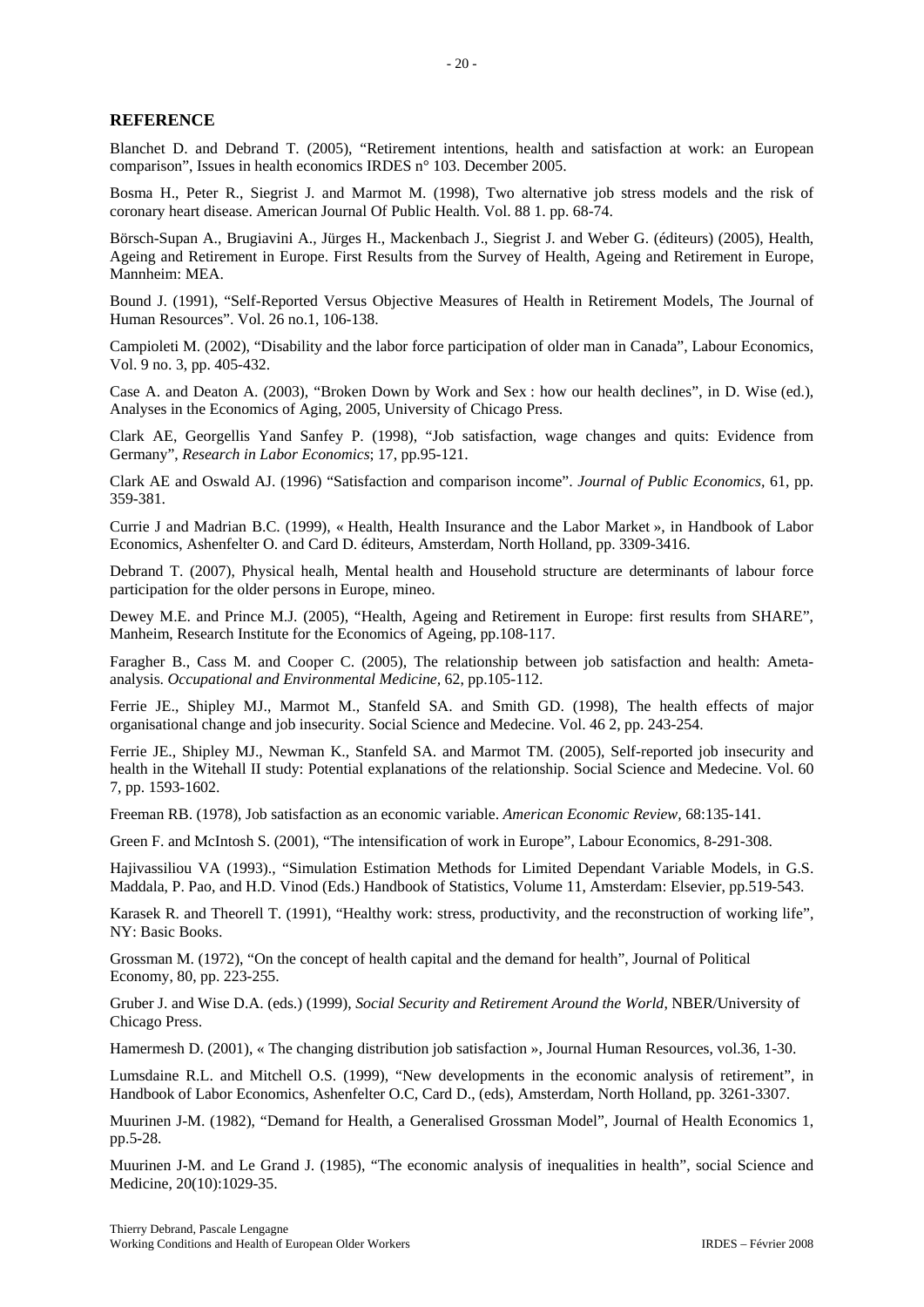Niedhammer I, Tek ML., Tarke D. and Siegrist J. and Marmot M. (2004), Health Inequalities and the Psychosocial Environment. Psychological demand-reward imbalance model and self-reported health: crosssectional and prospective findings from the GAZEL cohort. Social Science and Medecine. Vol. 58 8. pp. 1531- 1541.

Niedhammer I. and Siegrist J. (1998), Facteurs psychosociaux au travail et maladies cardio-vasculaires : l'apport du modèle du déséquilibre Psychological demands/Récompenses. Revue d'épidémiologie et de santé publique. Vol. 46 5. pp. 398-410.

Ostry AS., Kelly P., Dermers PA., Mustard C. and Hertzman C. (2003), "A comparison between the psychological demand-reward imbalance and demand-control models", BMC Public Health, 3, pp.10-27.

Pikhart H., Bobak M., Pajak A., Malyutina S., Kubinova R., Topor R., Sebakova H., Nikitin Y., Marmot M., and Siegrist J. (2004), Health Inequalities and the Psychosocial Environment. Psychosocial factors at work and depression in three countries of Central and Eastern Europe. Social Science and Medecine. Vol. 58 8. pp. 1475- 1482.

Schmidt, S. (1999), Long-run trends in workers' beliefs about their own job security: Evidence from the General Social Survey. *Journal of Labor Economics,* 17: S127-S141.

Siegrist J. (1996), "Adverse health effects of high-psychological demand/low-reward conditions", Journal of occupational Health Psychology;1:27-41.

Siegrist J., Starke D., Chandola T., Godin I., Marmot M., Niedhammer I. and Peter R.. (2004), "The measurement of effort-reward imbalance at work: European comparisons", Social Science & Medicine 58:1483- 1499.

Siegrist J., Knesebeck O. and Wahrendorf M. (2005), "Health, Ageing and Retirement in Europe : first results from SHARE", Manheim, Research Institute for the Economics of Ageing, pp.192-198.

Stansfeld S.A., Fuhrer R., Shipley MJ and Marmot MG. (1999), "Work characteristics predict psychiatric disorder: prospective results from the Whitehall II study", Occupational and environmental medicine, 56(5): 302-307.

Strauss J. and Thomas D. (1998), Health, Nutrition, and Economic Development. Journal of Economic Literature. 36 2. pp. 766-817.

Sousa-Poza A and Sousa-Poza AA (2007), 2The effect of job satisfaction on labor turnover by gender: an analysis for Switzerland", *Journal of Socio-Economics*, 36- 6, pp 895-913

Swinnerton K. and Wial H. (1995), Is job stability declining in the US economy? *Industrial and Labor Relations Review*, 48: 293-304.

Vaananen A., Pahkin K, Kalimo R and Buuk B.P. (2004) Maintenance of subjective health during a merger: the role of experienced change and pre-merger social support at work in white- and blue-collar workers. Social Science and Medecine. 58 10. pp. 1903-1915.

Wanner E. (1999), Preface to the special issue on 'Changes in Job Stability and Job Securit y'. *Journal of Labor Economics*, 17, Siii-Siv.

Watson D. and Pennebaker J. (1989), Health Complaints, Stress, and Distress: Exploring the Central Role of Negative Affectivity, 96 2, pp. 234–54